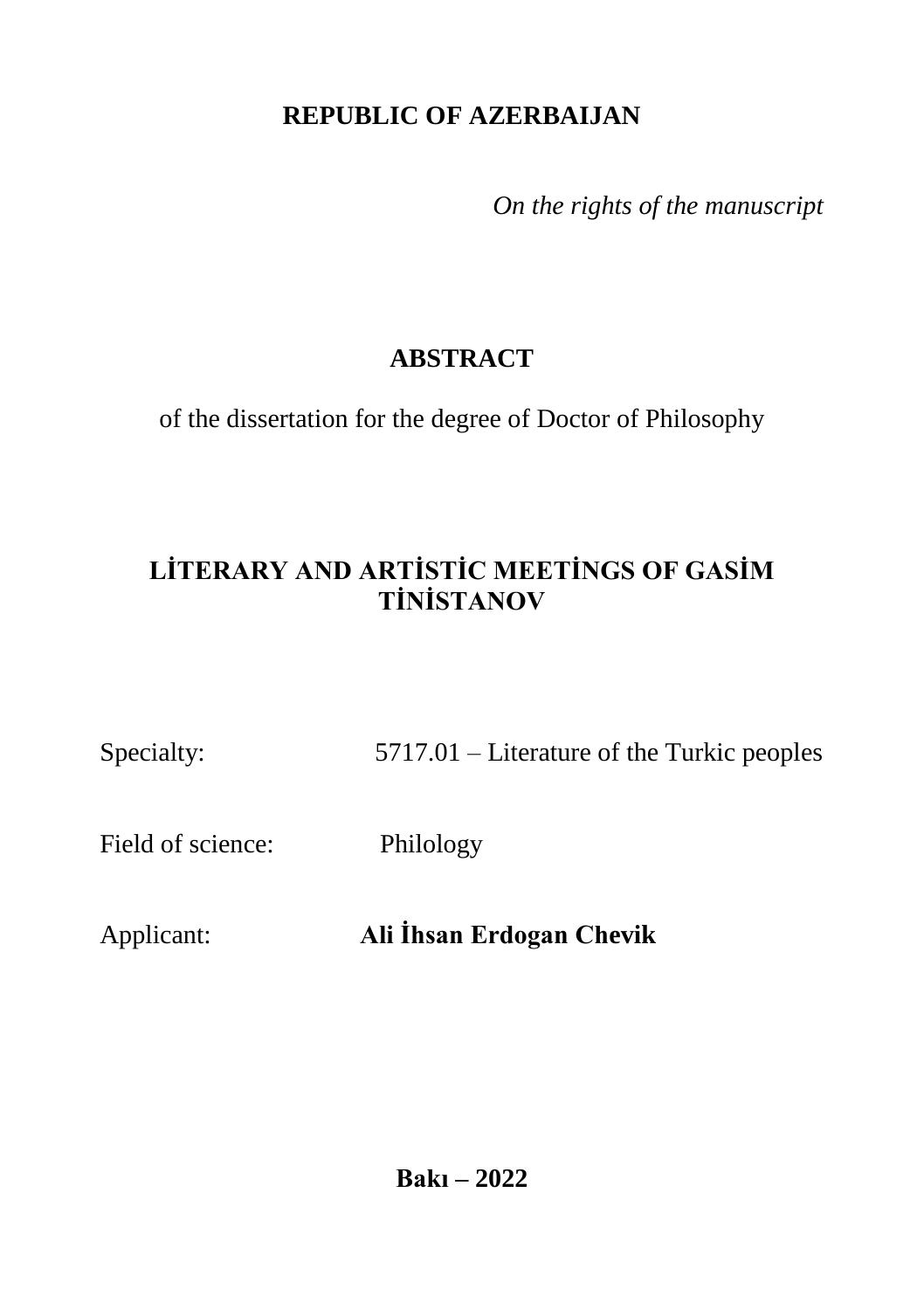The work was performed at the Department of Literature of the Turkic Peoples the Faculty of Philology of Baku State University.

Scientific supervisors: Doctor of Philological Sciences, Professor **Firuze Abdulla Agayeva** 

> Academician, Doctor of Philological Science, Professor **Abdyldajan Amantur Akmataliyev**

Official opponents: Doctor of Philological Sciences, Professor **Asgar Adil Rasulov** 

> Doctor of Philosophy in Philology **Inji Tavakgul Gasimli**

Doctor of Philosophy in Philology<br>Aytan Shahid Abbasova **Aytan Shahid Abbasova**

Dissertation council ED 1.05 of Supreme Attestation Commission under the President of the Republic of Azerbaijan operating at the Institute of Literature named after Nizami Ganiavi of ANAS. Institute of Literature named after Nizami Ganjavi of ANAS.

Chairman of the Dissertation Council:

 $\| \geq \sqrt{\frac{2}{\pi}} \sqrt{\frac{2}{\pi}}$ 

Academician, Doctor of Philological Science, Professor Isa Akbar Habibbayli

Scientific Secretary of the **Fissertation Council** 

PhD in Philology, Associate Professor Ismikhan Mahammad Osmanly

 $\sqrt{9.40 \cdot 0.60}$ 

seminar<sup>.</sup>

Doctor of Philological Sciences, seminar: Doctor of Philological Sciences, Almas Gasim Binna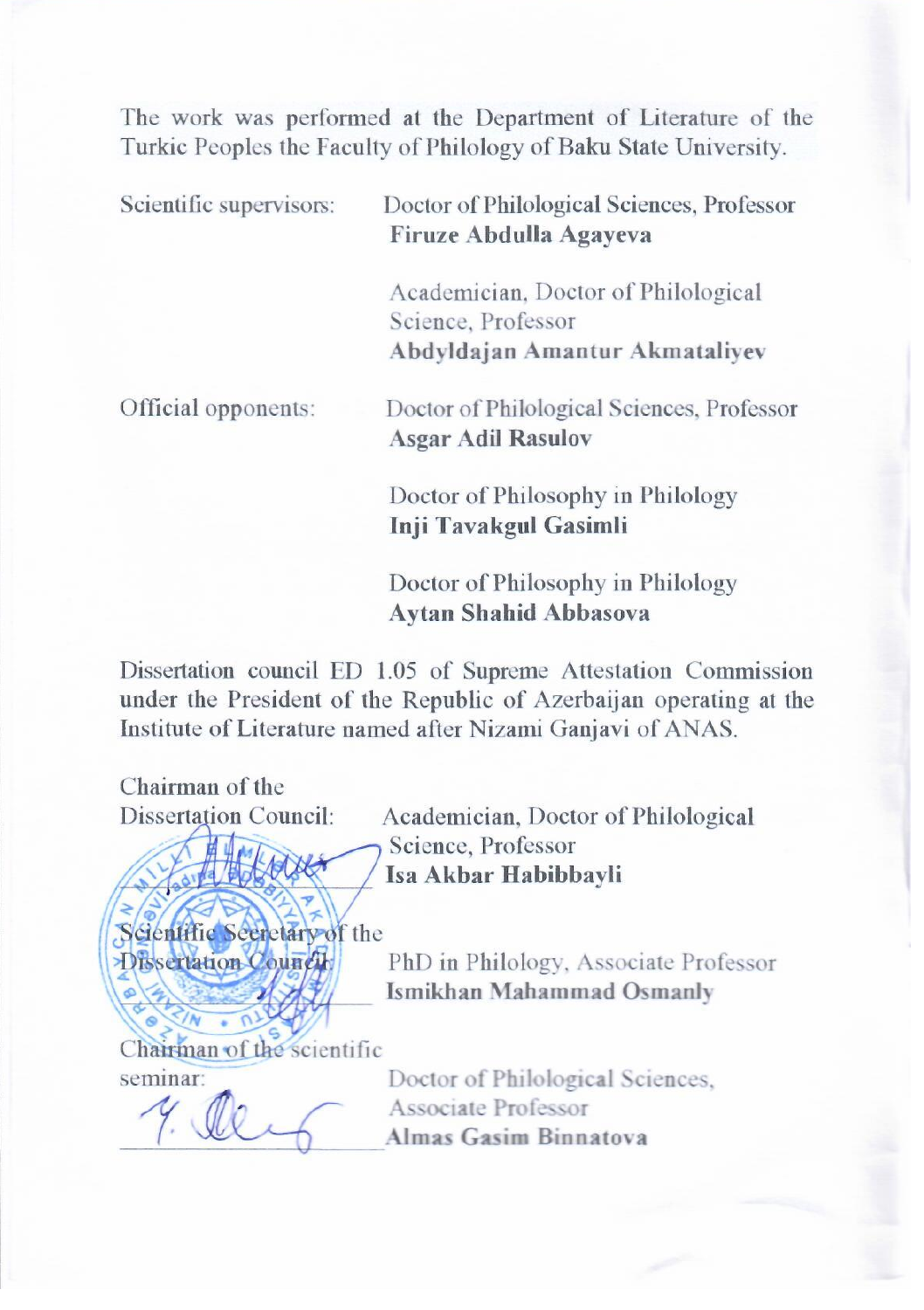#### **GENERAL CHARACTERISTICS OF THE WORK**

**Relevance and development of the topic.** The Soviet period of Kyrgyz literature of the early twentieth century has its own characteristics in terms of content and scope. A number of important historical events that guided the socio-political and literary life of the people of Kyrgyzstan took place during this period.With the October Revolution of 1917, the tsarist empire collapsed and Soviet power was established. The Kyrgyz Soviet Socialist Republic was one of the 15 republics of the postrevolutionary, thus creating a prison for the peoples with a brighter future. This empire, guided by the policy of "divide and rule", has adopted the rule of disintegration as its main goal. "*The Red terror, which began in 1920, actually attacked on a wider front in the 30s, has turned from the crushing, destroying position of totalitarian ideology to the idea of national independence, the idea of national existence and the ideas of democracy to the people who are the carriers of these ideas*" 1 .This policy has influenced literature as well as other fields. Thus, poets, writers, intellectuals and public figures living in the republics of the Soviet Union in Stalin's time were burned with thoughts of freedom, independence and faced with the harsh face of the regime as they tried to secretly convey the ideology of nationalism to the people and were exiled and killed at a young age.

One of the victims of the "Red terror" and Stalin regime was the famous linguist scientist, poet, writer, turkologist and social scientist, who left deep traces in the history of Kyrgyz literature. One of the outstanding Kyrgyz literary personalities, Gasim Tinistanov, who lived and created in the 20th century in the dissertation work, his place and value in the history of Kyrgyz literature was determined.

<sup>1</sup> 1926-cı il I Bakı Türkoloji Qurultayı: (stenoqram materialları, biblioqrafiya və foto-sənədlər) / tərt. ed. prof. K. V. Nərimanoğlu, Ə. Ağakişiyev – Bakı: Çinar-Cap.  $-2006. - s. 5.$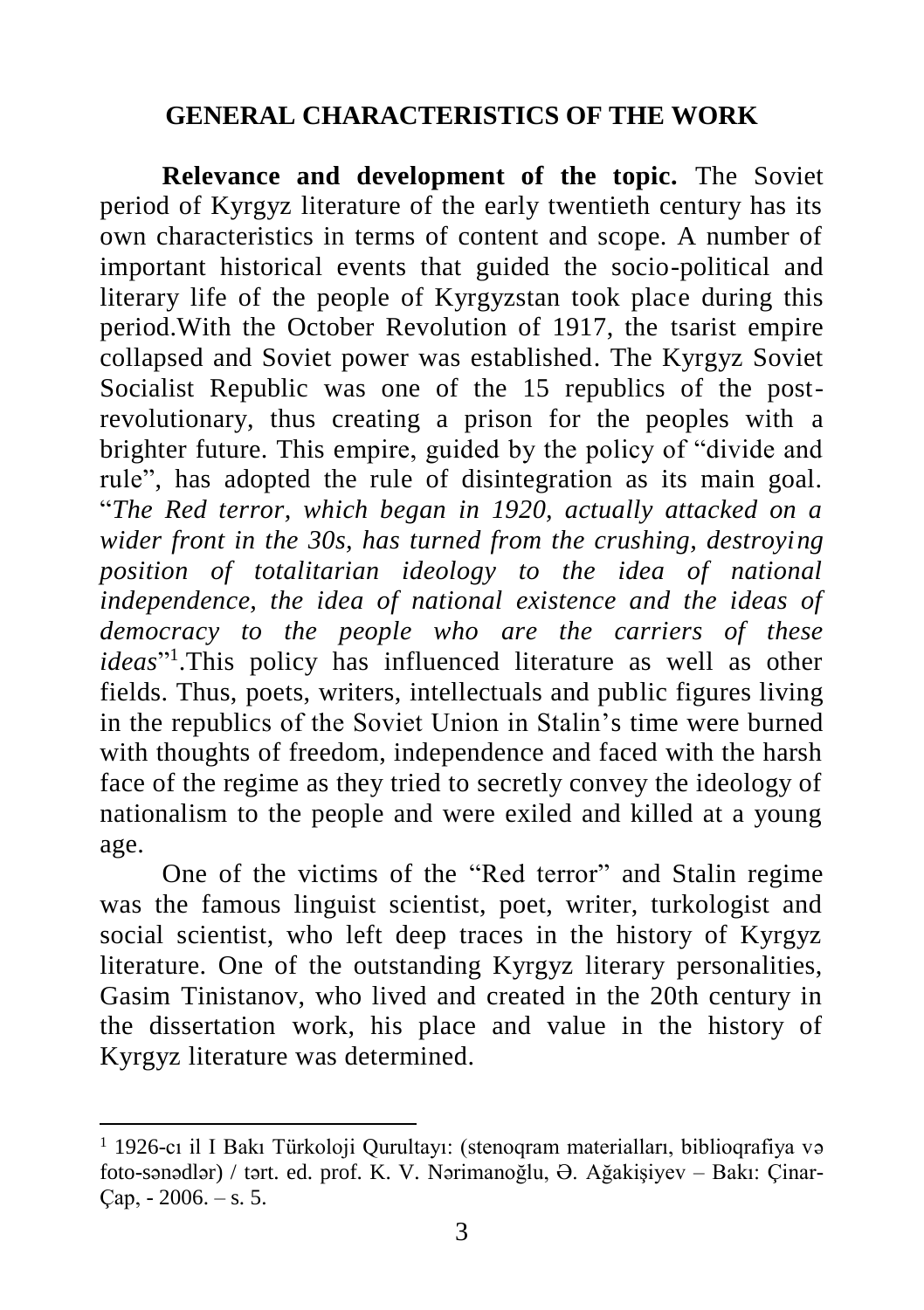Gasim Tinistanov is a remarkable artist due to his rich creative path and the wide range of themes and ideas in his works. In addition, the study of the writer's life and work is important not only in terms of studying his literary activity, but also in terms of tracing the development of the newly formed Kyrgyz written literature in the first half of the last century. At the same time, the analysis of the author's works is relevant in order to clarify the dark pages of Kyrgyz history.

Despite the fact that Kyrgyz literature began to create its first written literary examples at a later time than the literature of other Turkic-speaking peoples, at the beginning of the XX century, it is a rich literature, which brought forth such great poets and writers as Gasim Tinistanov. In this regard, the study and investigate of Kyrgyz literature in Azerbaijan deserves attention.

Gasim Tinistanov is one of the poets who needed a study of his life and work in the first half of the twentieth century to study the Kyrgyz literary environment. "*He conducted research in the field of literary history and evaluated Kyrgyz folk literature as an integral part of general Turkish literature*" 2 . At the same time, he has a great role in the collection of folklore samples and translation of the "Manas" epos. Gasim Tinistanov is the founder of books, textbooks, "*literary language*" 3 , "*the first Kyrgyz alphabet based on the Arabic alphabet*" 4 and Kyrgyz prose, which still maintain its urgency in the field of linguistics.

One of the factors determining the relevance of the dissertation is the participation of Gasim Tinistanov in the first Turkological Congress organized in Baku in 1926 with a report entitled "Principles of creating the alphabet in the Turkic languages" ("Principles of creating the alphabet in the Turkic

<sup>2</sup> Hayit, B. Türkistan'da öldürülen türk şairleri: mazlum Türklerin hayatından parçalar / B. Hayit. - Ankara: Kardeş Matbaası, - 1971. – s. 49.

 $3$  Ожегов, С. И. Словарь русского языка / С. И. Ожегов, под ред. Н. Ю. Шведовой. - Москвa: Русский язык, - 1987. – c. 263.

<sup>4</sup> Шукуров, Ж. Ш.Чыгaрмaлaржaнa мaтeриaлдaр / Ж. Ш.Шукуров. – Бишкек: , -  $2003 - 6.238$ .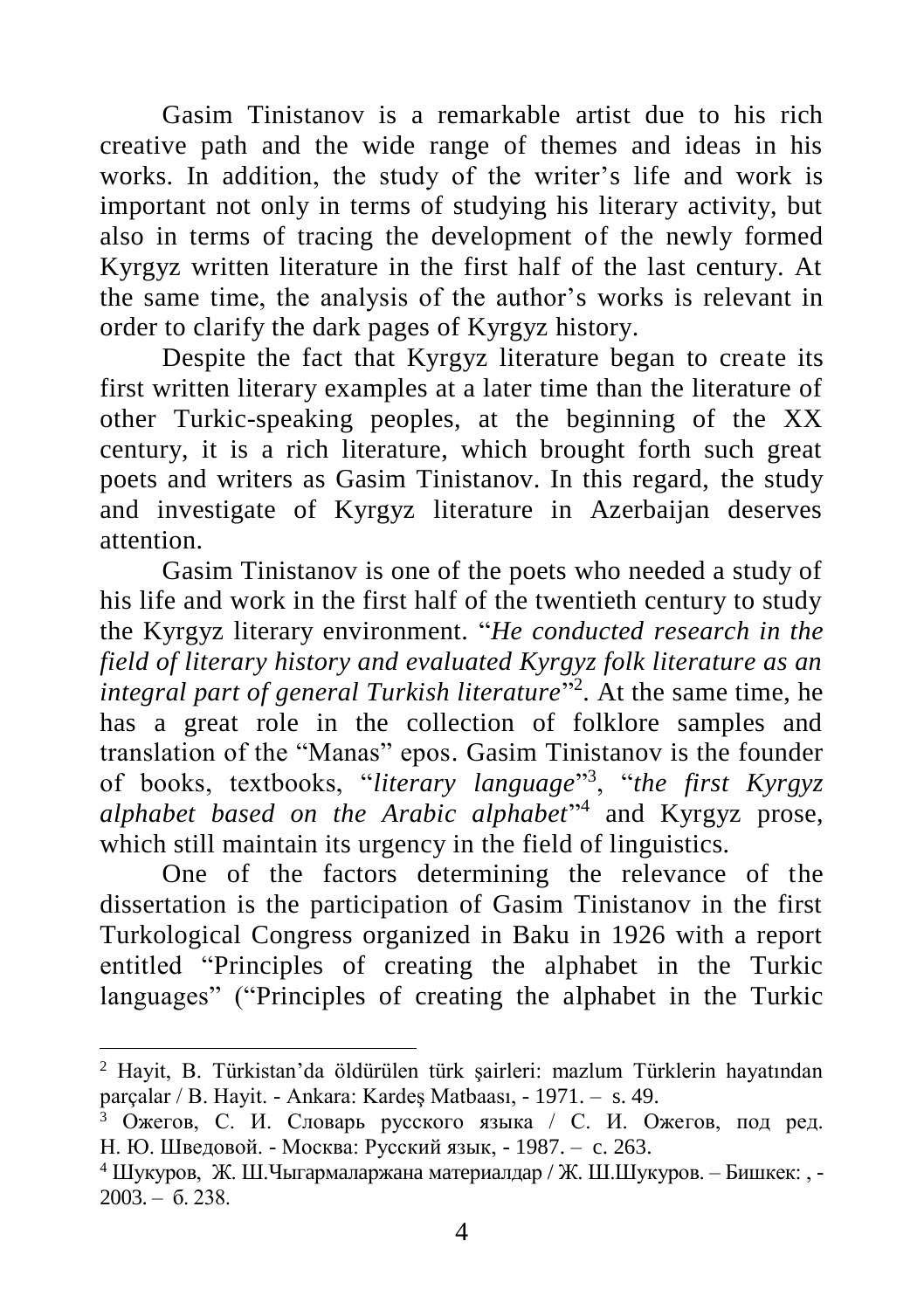languages"). "*He even published his views about the congress in advance in the Kyrgyz press on February 8, 1926 in the newspaper Erkin Too (Free Mountian) under the headline "Turkological Congress in Baku and its significance*" 5 . In his speech at the Baku Turkological Congress, he stressed the need for all Turkic-speaking peoples to use the same Latin alphabet in order to easily read and understand each other's literature. The study of this historical congress is also a matter of scientific relevance in terms of studying the literary, artistic, cultural, socio-political relations between Kyrgyzstan and the Republics of Azerbaijan in the early twentieth century.

The research is still relevant in terms of creating a full and objective picture of the Kyrgyz literature of the period in question, especially in more detail to cover the literary and cultural life that existed at that historical stage.

Researchers such as Z.Bektenov, Ch.Janybekov, S.Stanaliyev conducted research on the life and work of Gasim Tinistanov in Kyrgyzstan, and bibliographic works were written such as - "Касым Тыныстан Уулу:адабий чыгармалар", "Кaсым Тыныстaн Уулу-мaдaний курулуш жoлбaшчысы", "Кaсым Тыныстaнов: Чагылгандын Көз Жашы Роман". A.Bolponova's book "G. Tinistanov - Scientist and State Worker of Kyrgyzstan" was published in Russia. Articles reflecting the writer's life and creative features have been published in various Turkish magazines. As for Azerbaijan, many articles and books on Kyrgyz literature Chingiz Aitmatov and the "Manas" epos have been published. However, there is no extensive information about Gasim Tinistanov, except for bibliographic information in Buludkhan Khalilov's book "Histpory of Turkology: 20-30's century" and small notes in some reviews. This dissertation is the first research work at the dissertasion level in the history of Azerbaijani literary criticism, which extensively studies the life, literary and artistic views of Gasim Tinistanov.

The lack of systematic study of Soviet Kyrgyz literature in

<sup>5</sup> Тыныстaнов, К. Баку калаасындагы боло турган түркология сийези жана анын кадыры //Эркин Тоо. - 1926, №15, 8 февраль. - б. 3.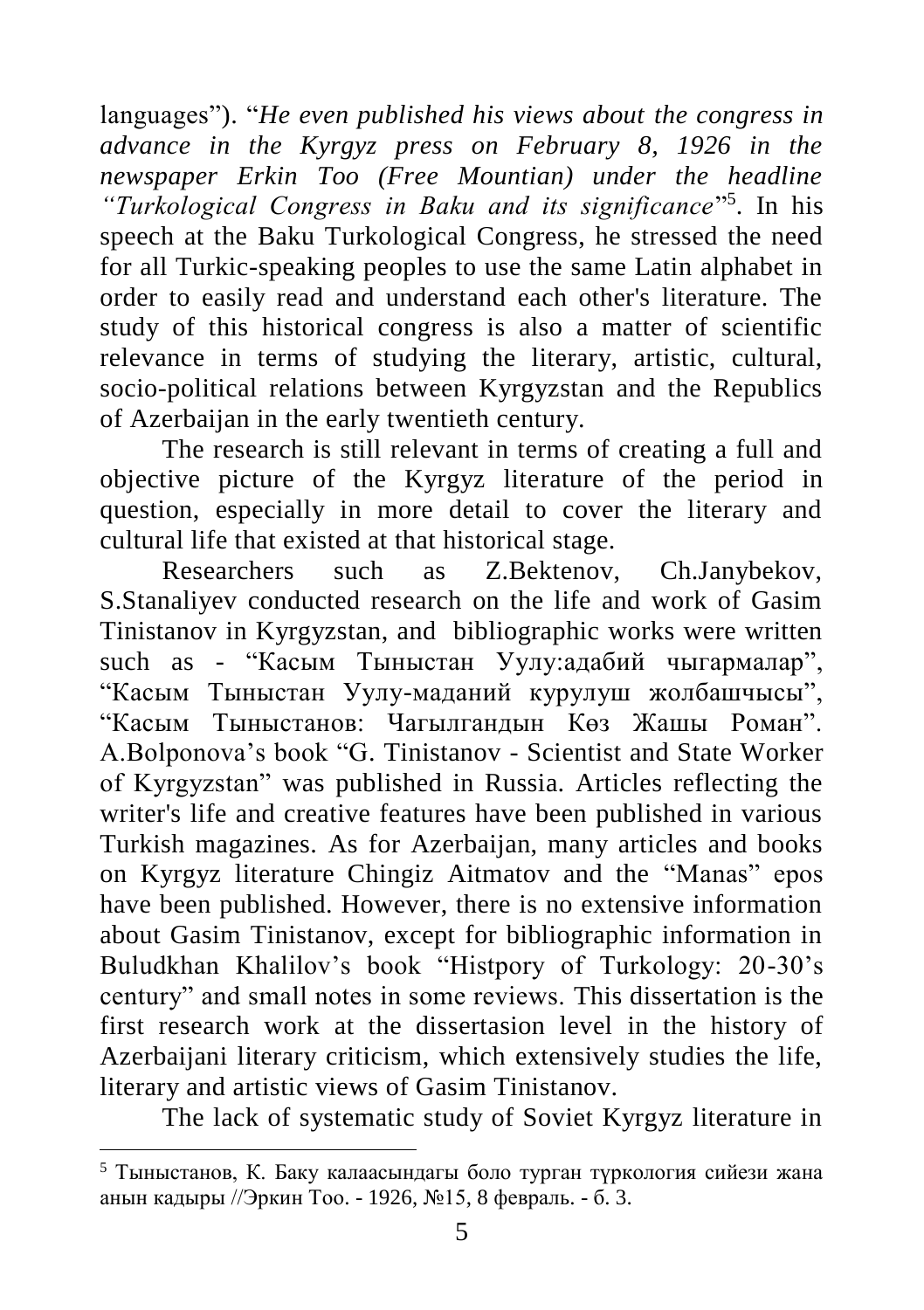Azerbaijan in the early twentieth century and the lack of detailed research on Gasim Tinistanov, his life and work, and his literary heritage are one of the factors that indicate the importance of developing the topic.

**Object and subject of research.** The object of research is the literary and artistic heritage of Gasim Tinistanov. The main subject of the research is a comprehensive study of the life of Gasim Tinistanov, his socio-political and literary environment, as well as the development of his creative path and artistic features.

**Objectives and tasks of the study**. The main purpose of the research is to investigate the literary environment of Kyrgyzstan in the early 20th century, the founder of Kyrgyz written literature, poet-writer, linguist scientist, literary critic, folklorist, manassonist, founder of Kyrgyz written literature, nationalist spirit of Kyrgyz Alphabet, Gasim Tinistanov, his life and connections with Azerbaijan, his close literary ties.

The following scientific tasks are planned to be fulfilled in connection with the solution of the set goal:

- To show the socio-political life of Kyrgyzstan in the first decades of the twentieth century, the tough stance of the Stalin regime;

- To determine the literary environment and poetic sources that brought up Gasim Tinistanov;

- To study the life and work of Gasim Tinistanov in detail for the first time in Azerbaijan;

- To comment on and evaluate the role and participation of linguist, founder of the Kyrgyz written language Gasim Tinistanov in the I Baku Turkological Congress of historical significance, speech, report;

- To determine the subject and genre of his works;

- To determine the lyrical style, idea-content, main features of his poetry;

- To analyze the ideological and aesthetic aspects of his poems;

- To characterize Gasim Tinistanov's contribution to the development and evolution of modern Kyrgyz prose and drama;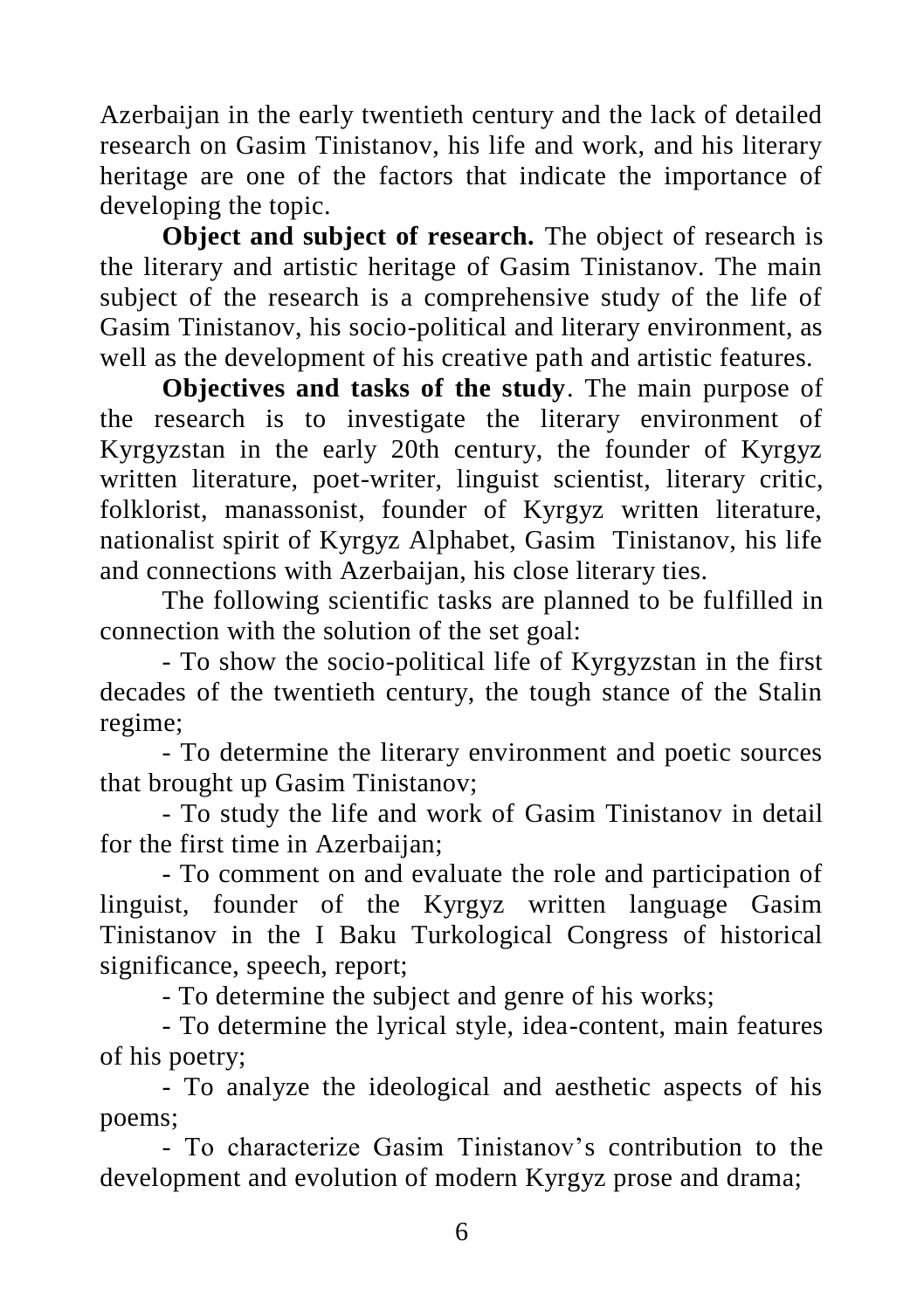- To identify issues of craftsmanship that characterize his individual style and handwriting;

- To clarify the role of Gasim Tinistanov in the development of modern Kyrgyz literary criticism and to show its prospects.

**Research methods.** The research was conducted by comparative, descriptive and, in some cases, historicalcomparative methods. A systematic scientific approach was taken as the theoretical and methodological basis of the dissertation, historical-literary and comparative methods were used in the research of the topic. The theoretical and methodological basis of the dissertation is the study of the history of modern Kyrgyz literature of the twentieth century, the presentation of the artistic heritage of Gasim Tinistanov, the features of art through scientific analysis and interpretation.

During the research, scientific materials on the literature and history of Kyrgyzstan, the archives of the Kyrgyz Academy of Sciences, various works and books of prominent Kyrgyz, Kazakh, Turkish, Russian and Azerbaijani scientists were used.

**The main provisions of the defense.** The main provisions of the research are as follows:

1. To show a general picture of the socio-political life and literary environment that brought up Gasim Tinistanov, one of the founders of modern Kyrgyz literature;

2. To look at the tumultuous life of Gasim Tinistanov and to explain the reasons for Stalin's repression;

3. To determine the multifaceted creative activity of Gasim Tinistanov;

4. As a representative of Kyrgyzstan, linguist Gasim Tinistanov participated in the I Baku Turkological Congress. To determine his speech and role in this congress;

5. Gasim Tinistanov is the founder of modern Kyrgyz prose. He is the author of the first anthology of poems written in Kyrgyz. From this point of view, to show the main spirit and purpose of Gasim Tinistanov's works not only in the field of linguistics, but also in the field of poetry, prose and drama;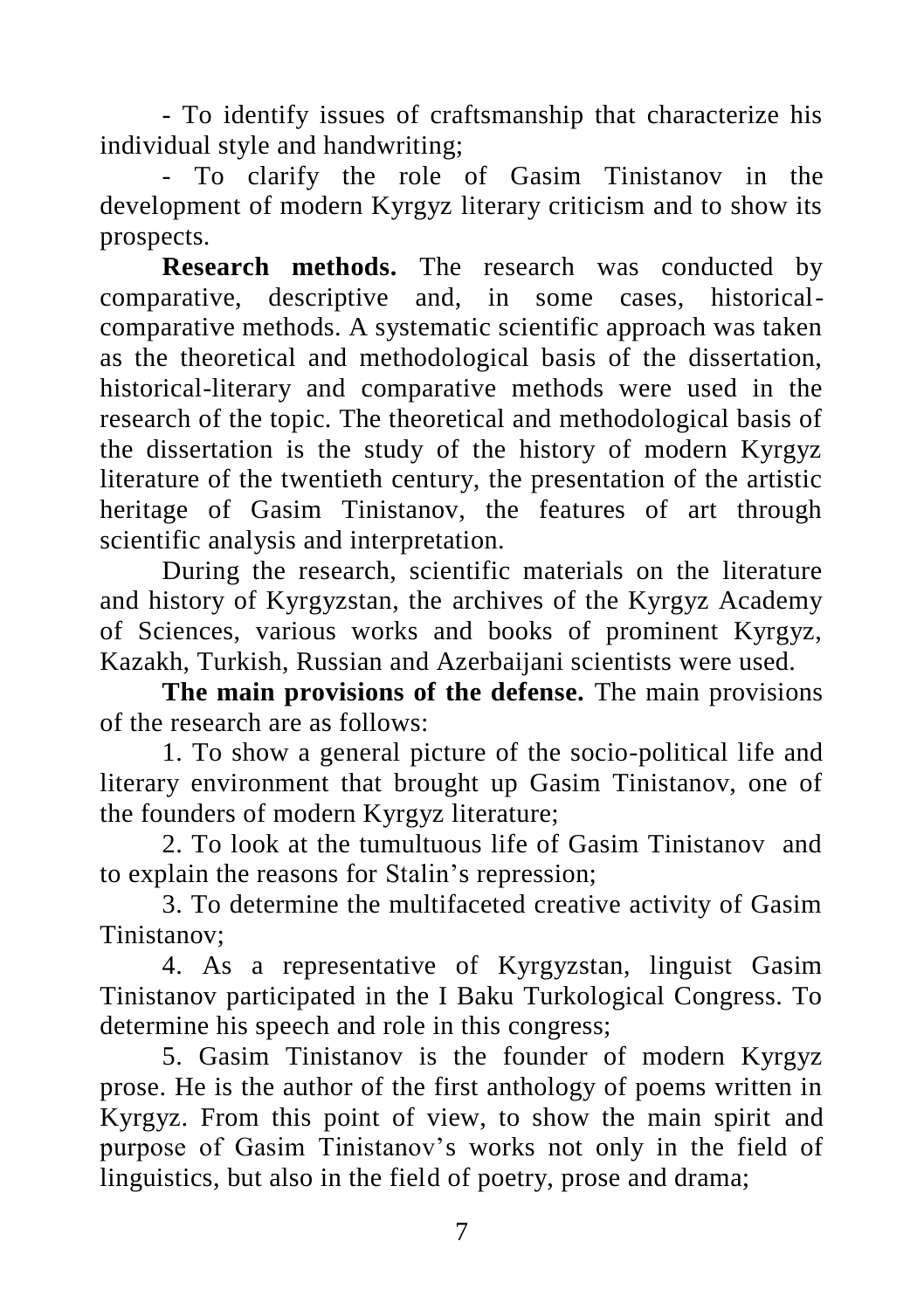6. To determine the main line of Gasim Tinistanov's lyrics, to group his poems by themes;

7. To highlight the heroic features of the poem "Janil Mirza":

8. To determine the main features of the prose and drama works of Gasim Tinistanov, who laid the foundation of modern Kyrgyz prose with the story "Maryam ile gol kenarinda".

**Scientific novelty of the research.** This dissertation work is the first systematic research work on modern Kyrgyz literature and Gasim Tinistanov written in Azerbaijan in the early twentieth century. For the first time in this work, the life and creative features of the Kyrgyz intellectual, poet, writer, linguist Gasim Tinistanov were studied in detail. At the same time, the dissertation includes the artistic qualities of Gasim Tinistanov's poetry, prose and dramaturgy, the first translation and analysis of his works into the Azerbaijani language.

The scientific novelty of the dissertation is reflected in the following questions:

- Gasim Tinistanov from Kyrgyzstan participated in the I Turkological Congress held in Baku from February 26 to March 6, 1926 and made a report on "Principles of creating the alphabet in the Turkic languages" ("Principles of creating the alphabet in the Turkic languages"). This congress was considered the first scientific step in the field of Turkology in the Turkic world. The dissertation examines in detail Gasim Tinistanov's participation, speech and role in such a historically important congress.

- At the same time, before and after the First Baku Turkological Congress, articles about the Congress were published in newspapers in Kyrgyzstan. One of the scientific innovations of the dissertation is the first extensive coverage of these articles on the congress in Baku. Thus, many sources and scientific sources give different dates and numbers to these articles, only the name of which is mentioned. Due to this shortcoming, it was difficult to obtain the original text. However, as a result of an in-depth archival study (Central State Archive of the Kyrgyz Republic), the 15th issue of the Erkin Too (Free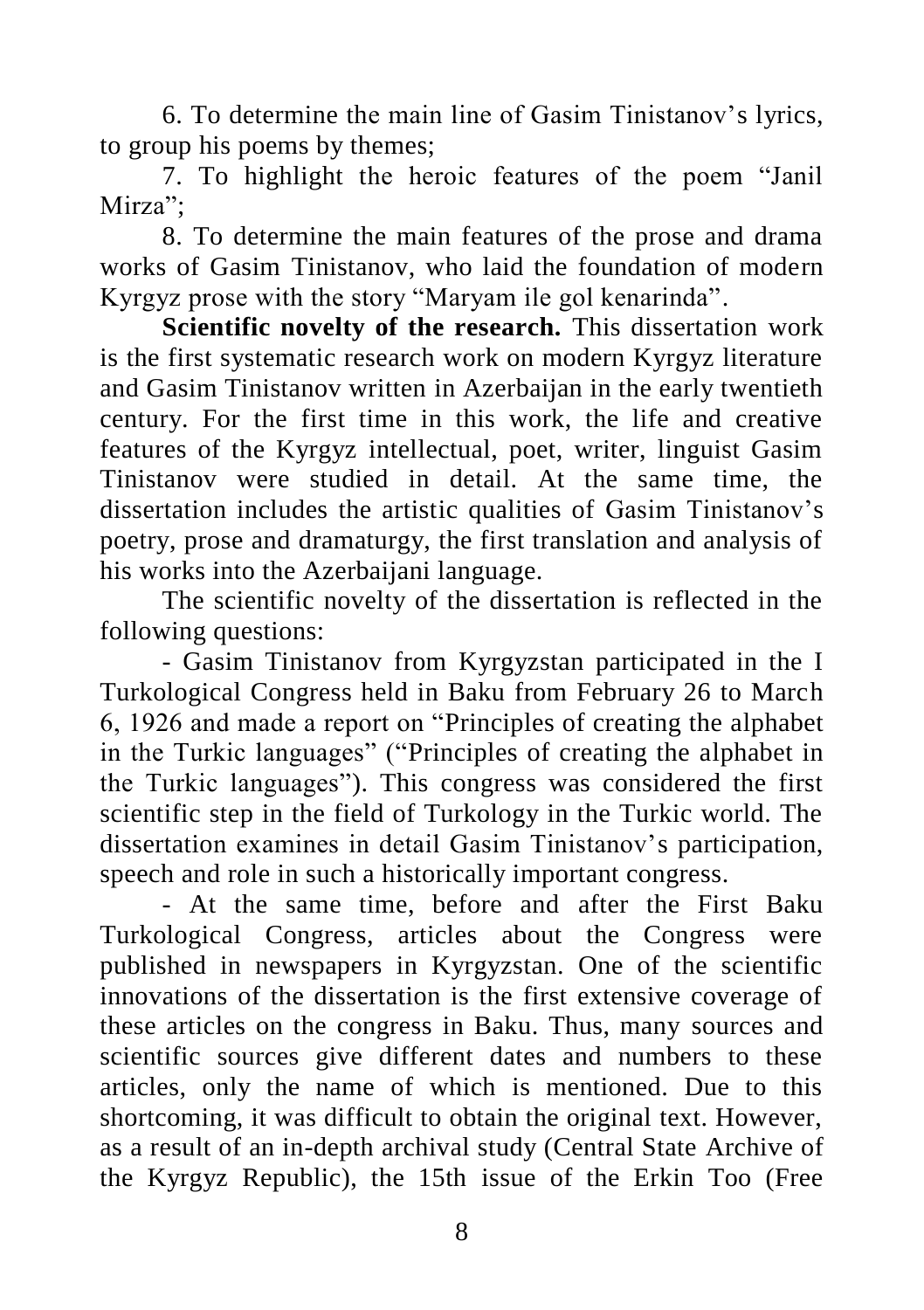Mountain) newspaper of February 8, 1926, published an article entitled The original text of the articles Turkology Congress and its significance" and "Turkology Congress opened in Baku"("Turkology Congress opened in Baku") in the 26th issue of March 5, 1926 were reflected in the dissertation.

- One of the factors determining the scientific novelty of the dissertation is that the life and work of Gasim Tinistanov are presented here not in isolation, but in parallel with the general picture of the Kyrgyz literary environment of the first half of the twentieth century.

- The archival materials collected during the research on the life and creative activity of Gasim Tinistanov were translated into Azerbaijani for the first time and reflected in the dissertation.

- During the research, not only Gasim Tinistanov's activity in the field of literature, but also his contribution to linguistics was thoroughly studied.

- The dissertation also reflects the role of Gasim Tinistanov in the translation of the epic "Manas" as a folklorist.

**Theoretical and practical significance of the research**. The results of the research are important for the socio-political life of Kyrgyzstan in the early twentieth century, the literary environment, the first systematic study of the life and work of the founder of Kyrgyz linguistics, written literature, scientist, literary critic Gasim Tinistanov in Azerbaijan, the translation of his works. At the same time, Gasim Tinistanov's participation in the first Baku Turkological Congress in 1926, his report, and an article about the congress published in a Kyrgyz newspaper can serve as a reliable source for research and study of close relations with Azerbaijan.

**Approbation and application of research.** The dissertation work was carried out at the Department of Turkish Literature of the Philology Faculty in Baku State University, the topic of the research was approved by the Scientific Council on Philological Proeblems. The provisions and results of the dissertation work are reflected in the reports read at international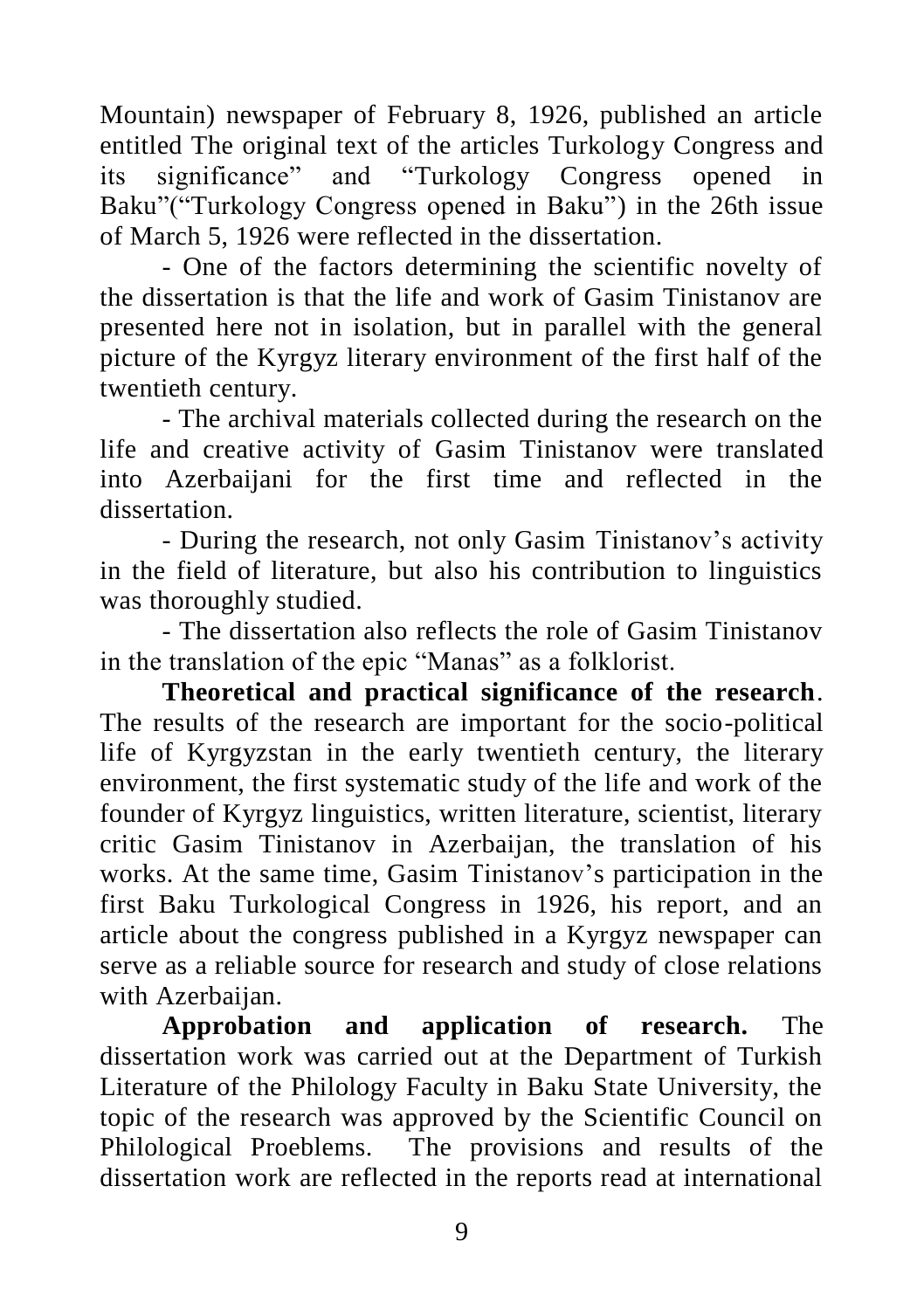scientific conferences recommended by the Higher Attestation, articles and theses published in various scientific publications.

**Name of the organization where the dissertation work is performed.** The dissertation work was carried out at the Department of Turkish Literature, Faculty of Philology, Baku State University.

**The total volume of the dissertation with a sign, indicating the volume of the structural units of the dissertation separately.** The dissertation was written in accordance with the requirements set by the Supreme Attestation Commission under the President of the Republic of Azerbaijan.

The dissertation work consists of an introduction, three chapters, the result and a list of references.

The introduction–12823 symbols, the first chapter–98923 symbols, the second chapter–77780 symbols, the third chapter– 33307, the result–6568 symbols.Except for the list of references the total volume of the dissertation work is – 229401 symbols.

## **THE MAIN CONTENT OF THE DISSERTATION**

In the **"Introduction"** part of the dissertation the relevance and degree of development of the topic, research goals and objectives, research object, research subject, research methods, main provisions, scientific novelty of research, theoretical and practical significance of research, approbation and application of research, dissertation work The name of the organization, the volume of the structural units of the dissertation are given separately, the total volume of the dissertation is given with a sign.

In the first chapter of the dissertation work which consists of three paragraphs **"Socio-political situation and literary environment in Kyrgyzstan in the early twentieth century: the activities of Gasim Tinistanov**" extensive information was given about the founder of literature Gasim Tinistanov and his life, creative features, literary and scientific relations with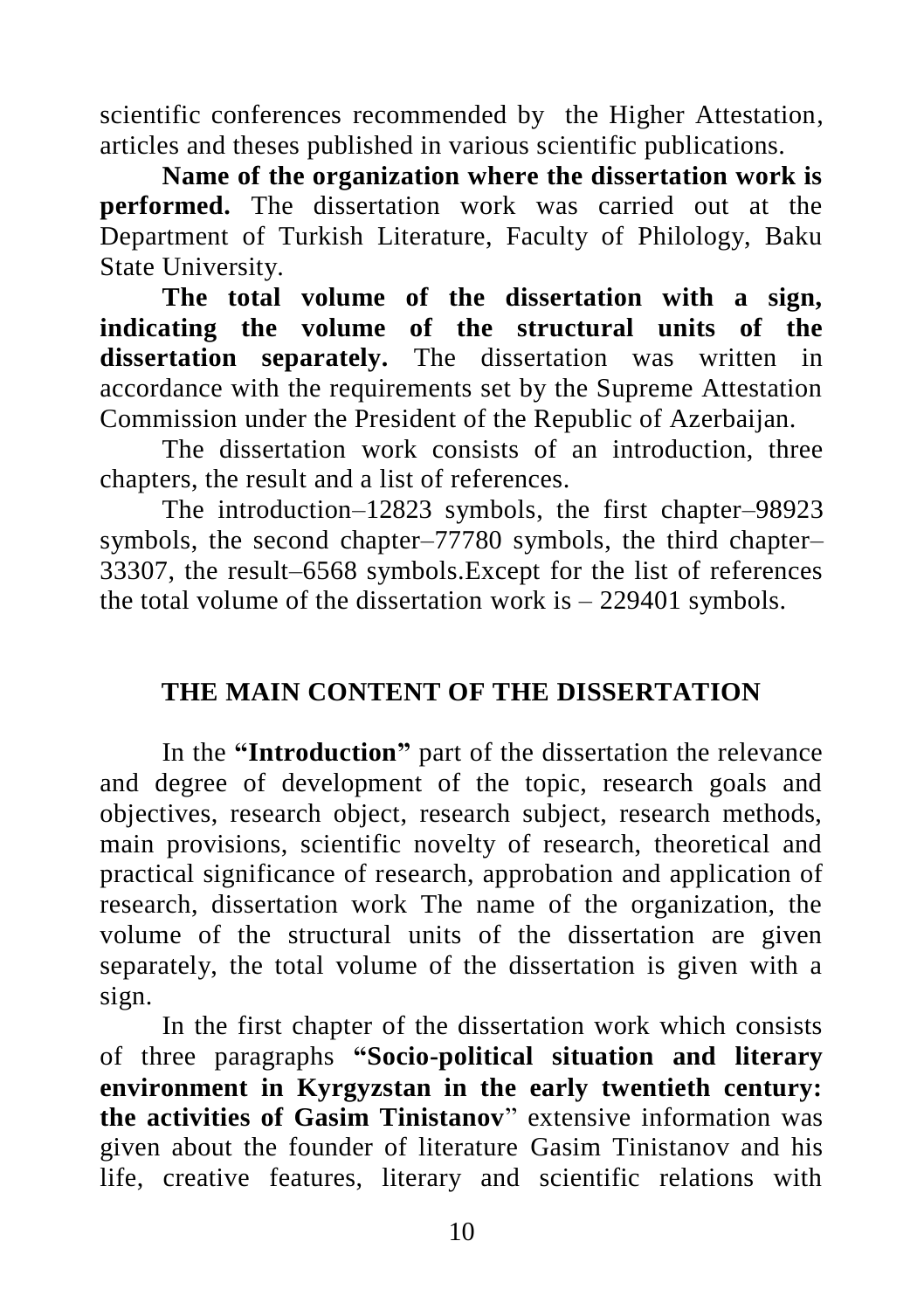Azerbaijan and his participation, speech and report at the I Baku Turkological Congress were reflected in the paragraphs.

The first paragraph of this chapter, entitled **"The Enlightenment in Kyrgyzstan and Aspects of Socio-Cultural Development"**, describes in detail the socio-political situation in Kyrgyzstan in the early twentieth century, the problems of social development, socio-cultural progress, the formation of enlightenment ideas and the formation of written literature. It was emphasized that "*Kyrgyz intellectuals living and creating in the late XIX and early XX centuries undertook responsible and very important work, such as guiding the people in the right direction, raising the level of education, eliminating illiteracy*" 6 . Influence of the "Jadid" movement which started in Crimea in the late of the 19th century by prominent Tatar thinker Ismail Gaspiralı was investigated.The Jadid movement among the Kyrgyz began with the help of the Tatars after the 1905 revolution. Thus, thanks to the new schools opened in Semirechye in northern Kyrgyzstan, the ideas of Turkism and Islamism spread among the people. Jadids aim to teach secular sciences as well as religious subjects as part of their curricula.Shortly afterwards, "*Methodist schools and the idea of Jadidism spread in the Idyl-Ural region,*" 7 became widespread throughout Turkestan, including Kyrgyzstan.

This section examines the development of Kyrgyz written literature, which has an ancient history, rich myths and oral folklore traditions, and notes that it began to appear relatively late, in the early twentieth century, compared to other Turkic tribes in Central Asia. Gasim Tinistanov and Sidik Karachayev were among the main founders of Kyrgyz written literature.

The 1920s were considered the first period of contemporary Kyrgyz literature, and post-October Revolution literature was influenced by the concept of "socialism". These

<sup>6</sup> Buran, A. Kurşunlanan Türkoloji / A. Buran. – Elazığ: Manas Yayıncılık, - 2007. - s. 14.

<sup>7</sup> Özdemir, E. Kazak Kültürel Hayatında Tatarların Etkisi ve Kazak Ceditçiliğinin Gelişimi // - Ankara: Bilig Dergisi, - 2009. № 48, - s. 170.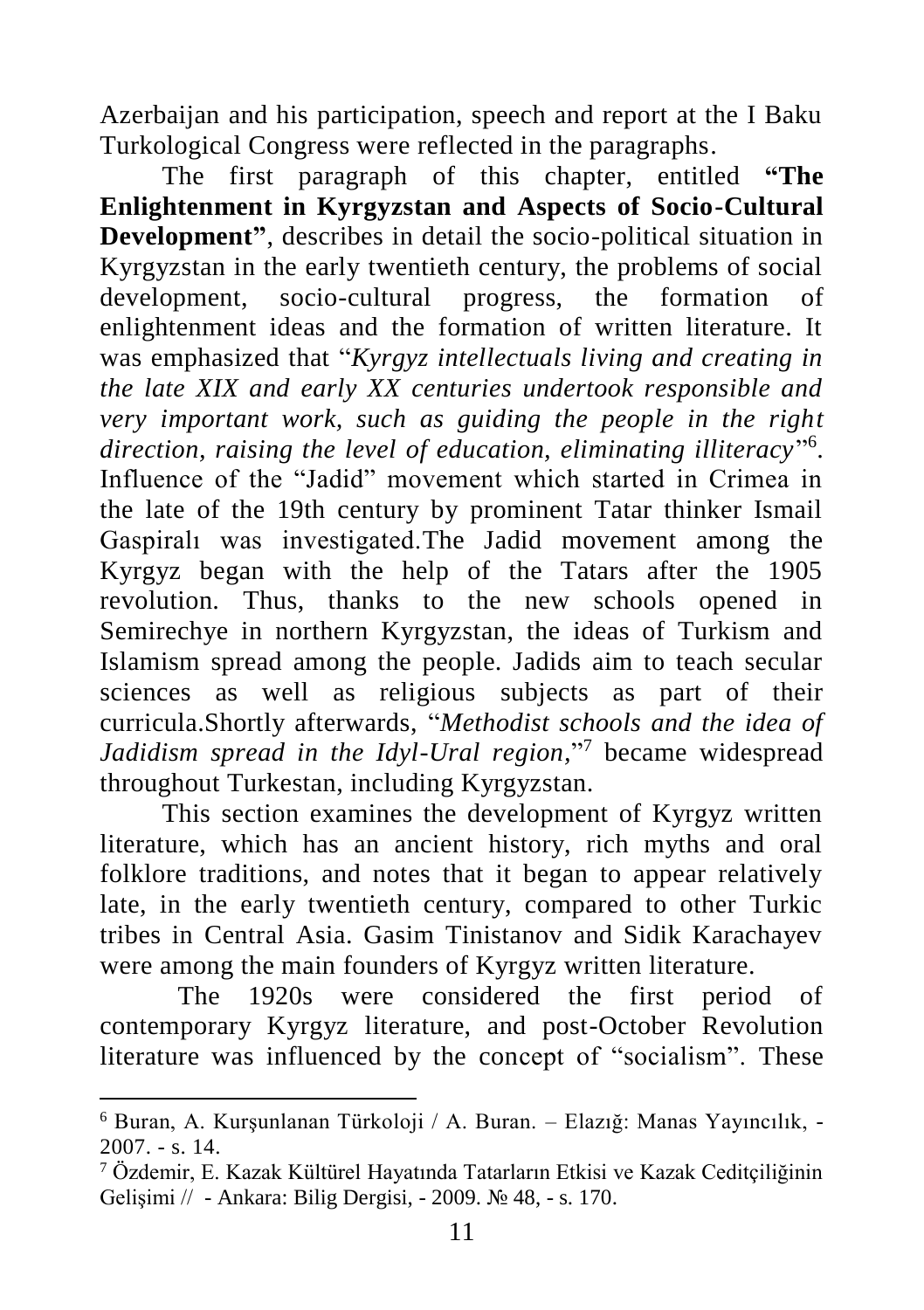years are a period when literature is innovating in terms of both content and form.

The main goals and objectives of the literature of the 1920s were to Sovietize the villages, to expand cultural and educational issues, to give women social rights, and to expand the activities of the Communist Party. During this period, the struggle of party propaganda against bourgeois nationalism, which made every effort to assimilate Marxist-Leninist theory, became more active. As a result of the policy pursued by the Party and the Soviet authorities in all regions and republics, the close observation and persecution of the elements contributing to the development of national literature and nationalist intellectuals directed the development of literature in a socialist direction.

The second paragraph of the first chapter is entitled **"Life and career of Gasim Tinistanov".** This paragraph discusses the life and career of Gasim Tinistanov"*who was born on September 9, 1901 in the village of Chirpikti connected to Isik Kol province*" 8 , a socio-political figure, linguist, scientist, poet, writer, folklorist, translator and intellectual. At the same time, archival materials obtained as a result of in-depth research on the life and work of the writer in Kyrgyzstan were widely covered.

Gasim Tinistanov "*studied at the Kazakh-Kyrgyz Pedagogical University in Tashkent, the capital of the Turkestan Autonomous Soviet Socialist Republic, between 1919 and 1924*" 9 *.* Gazakh scientists Ahmad Baytursunov and Magjan Jumabayev were his teachers. During these years, Tinystanov "*worked in the Kazakh-language newspaper Ak Jol (White Road) and in the magazines Jash Kairat (Young Kairat) and Sana (Consciousness)*" 10 .He also published articles in the Kazakh-

<sup>8</sup> КыргызПoэзиясынын Aнтoлoгиясы: [2 томдук] / түз. С. Акматбекова, С. Тургунбаев, Т. Самудинов. - Бишкек: Кыргызстан-Сорос фонду, - т. 2. - 2000. - б. 12.

<sup>9</sup> Кыргыз Адабияты: орто мектептердин 10-классы үчүн / Редaкциялык коллегия бaшкы редaктор К. Aсaнaлиeв, С. Жигитов, С. Байгазиев, К. Иманалиев. - Бишкек[: Кыргызстан,](http://yordam.manas.edu.kg/yordambt/yordam.php?sayfaBilimsel) - 1996. - б. 94.

<sup>10</sup> Сыдыкoвa, К. КaсымТыныстaнУулу // КыргызстaнМaданияты. – 1989, - 19 янвaрь, №3.- б. 3.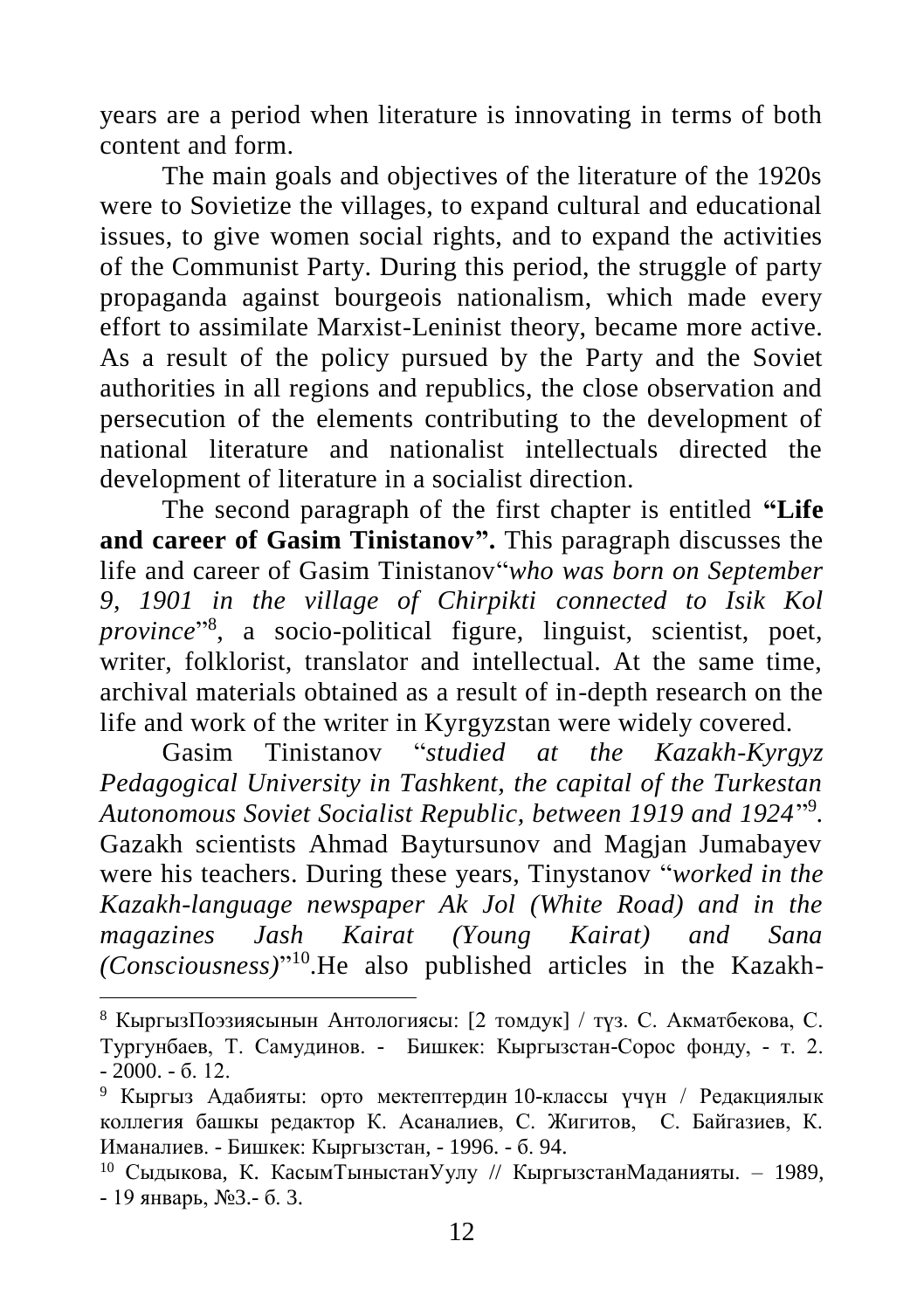language newspapers Uchkun (Spark), Tilchi (Dilchi) and Orush (Pasture). In these writings he used the nickname "Kyt" ("Horuk"). He wrote his first twelve poems in Kazakh between 1920 and 1921. In these poems, the influence of the famous Kazakh poet and teacher of his time Magjan Jumabayev is seen.

From 1925 to 1927, the poet was the head of the circle "Friends of the New Alphabet", "Deputy Chairman of the National New Alphabet Committee" and a member of the New Alphabet Committee of the Soviet Union. Gasim Tinistanov , who represented Kyrgyzstan at the First International Turkological Congress organized in Baku, the capital of Azerbaijan, on February 26–March 6, 1926, delivered a report entitled "Principles of the New Kyrgyz Alphabet" at this congress. In his report, "*he stressed the importance of using the same letters based on the Latin alphabet because the Turkicspeaking peoples of the Soviet Union could easily read each other's literature, emulate their cultures and understand their*  languages more clearly"<sup>11</sup>.

Gasim Tinistanov is the author of textbooks "Reading book" ("Reading book", 1924), "Alphabet for adults" ("Alphabet for adults", 1926), "Our language" ("Our language", 1927), "Learn to read and write" ("Read, Write, Know", 1927), "Our Mother Tongue" ("Our Mother Tongue", 1927, 1931), "Mother Tongue" ("Mother Tongue", 1929), "Language Lessons" ("Language textbook", 1932), "Socio-economic terminological dictionary " ("Dictionary of socio-economic terms", 1933), "Terminological dictionary of linguistics" ("Dictionary of linguistics terminology", 1933), "New Kyrgyz literary language Spelling project" ("New spelling project of Kyrgyz literary language", 1934), "Morphology of Kyrgyz language" ("Morphology of Kyrgyz language", 1934), "Syntax of Kyrgyz language " ("Syntax of Kyrgyz language", 1936). These works play an important role both in the field of education and in the development of the Kyrgyz language.

 $11$  Бектенов, З. Касым Тыныстан Улуу: адабий чыгармалар / З. Бектенов, А. Эркебаев, А. Биймурзаев. - Бишкек: Адабият, - 1991. - б. 11.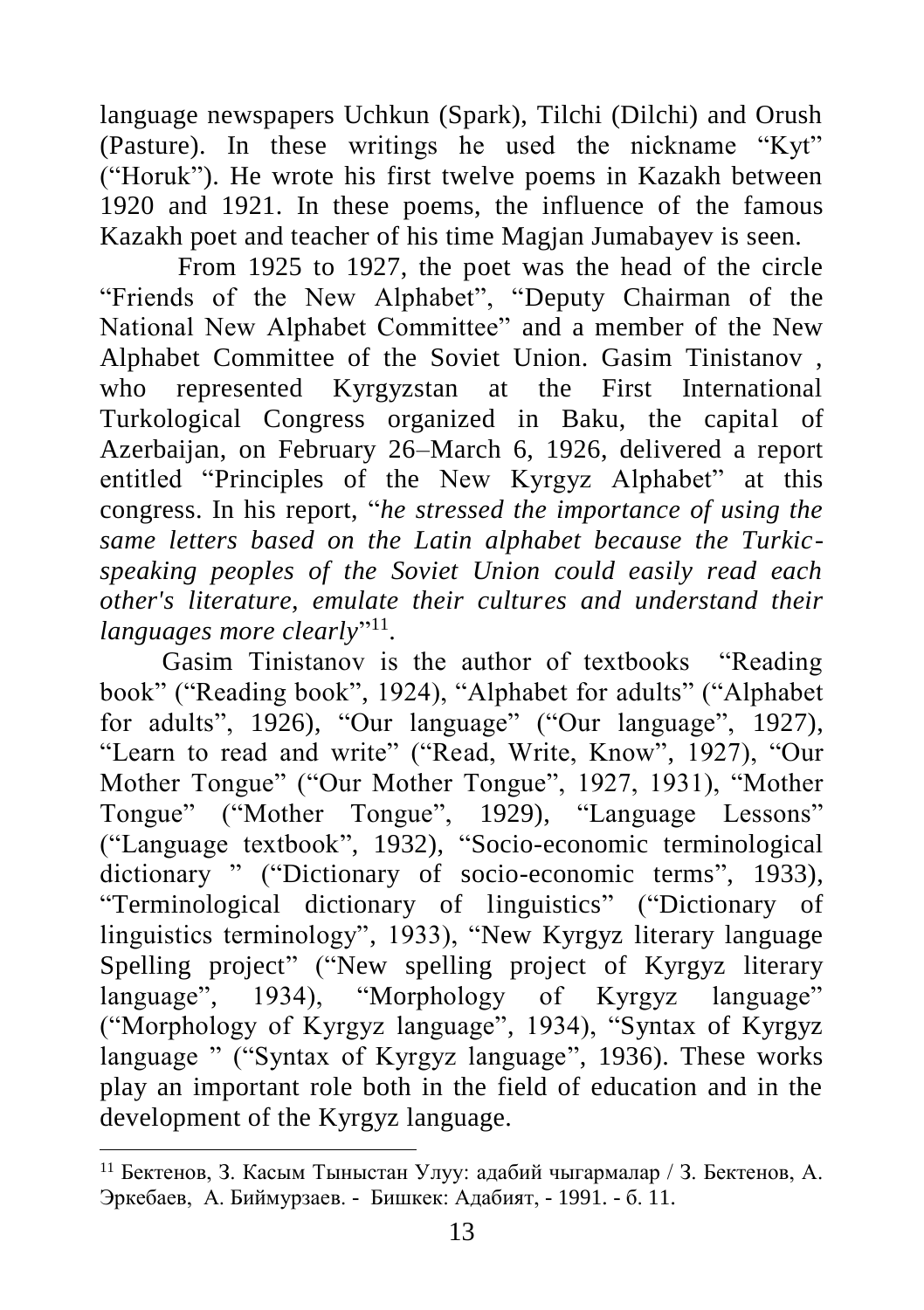Gasim Tinistanov founded Kyrgyz linguistics science with his works"Кыргыз тилинин морфологиясы" ("Morphology of Kyrgyz language") and "Кыргыз тилинин синтaксиси" ("Syntax of Kyrgyz language") and thanks to his scientific work received the title of Professor in 1936.

In 1924, he was appointed secretary of the Academic Center of the Black-Kyrgyz Scientific Commission in Tashkent. In August 1925, he was promoted to chairman of the center. Shortly afterwards, he became the editor of Kyrgyzstan's first newspaper, "Erkin Too" ("Free Mountian"). In 1927–1930 years he served as People's Commissar of Education of the Kyrgyz Autonomous Soviet Socialist Republic. Gasim Tinistanov has done important work in Kyrgyzstan, such as disciplining education, opening new schools, training teachers, and developing language, literature, and culture. He undertook to solve the problem of adapting the Arabic alphabet used in those years to the structure of the Kyrgyz language. In the following years, it played a key role in the transition from the Arabic alphabet to the Latin alphabet, and from Latin to the Cyrillic alphabet.

The main poetic translation activity of Gasim Tinistanov in 1935–1936 was the translation of the epic "Manas". "*According to the decision of the bureau of the Kirobkom VKP (b) (Kyrgyz Regional Committee of the All-Union Communist Bolshevik Party), Tinistanov was sent to Moscow on June 1, 1937 to translate and edit the Manas epos into Russian*" 12 .

Gasim Tinistanov was the editor of the newspaper "Erkin Too" ("Free Mountian") for about two months in 1925 and the magazine "On the way to a new culture" ("On the way to a new culture") in 1928–1930, and in 1931 the director of the Kyrgyz State Theater. From 1931 to 1937 he taught the Kyrgyz language at the Kyrgyz Pedagogical University. The poet-writer, who became an associate professor in 1932 and the first Kyrgyz

<sup>12</sup> Судьба эпоса «Манас» после Октября: сборник документов и материалов / Сост. Т. А. Абдыкаров, С. Р. Джумалиев.– Бишкек: Кыргызстан,–1995.– c. 23.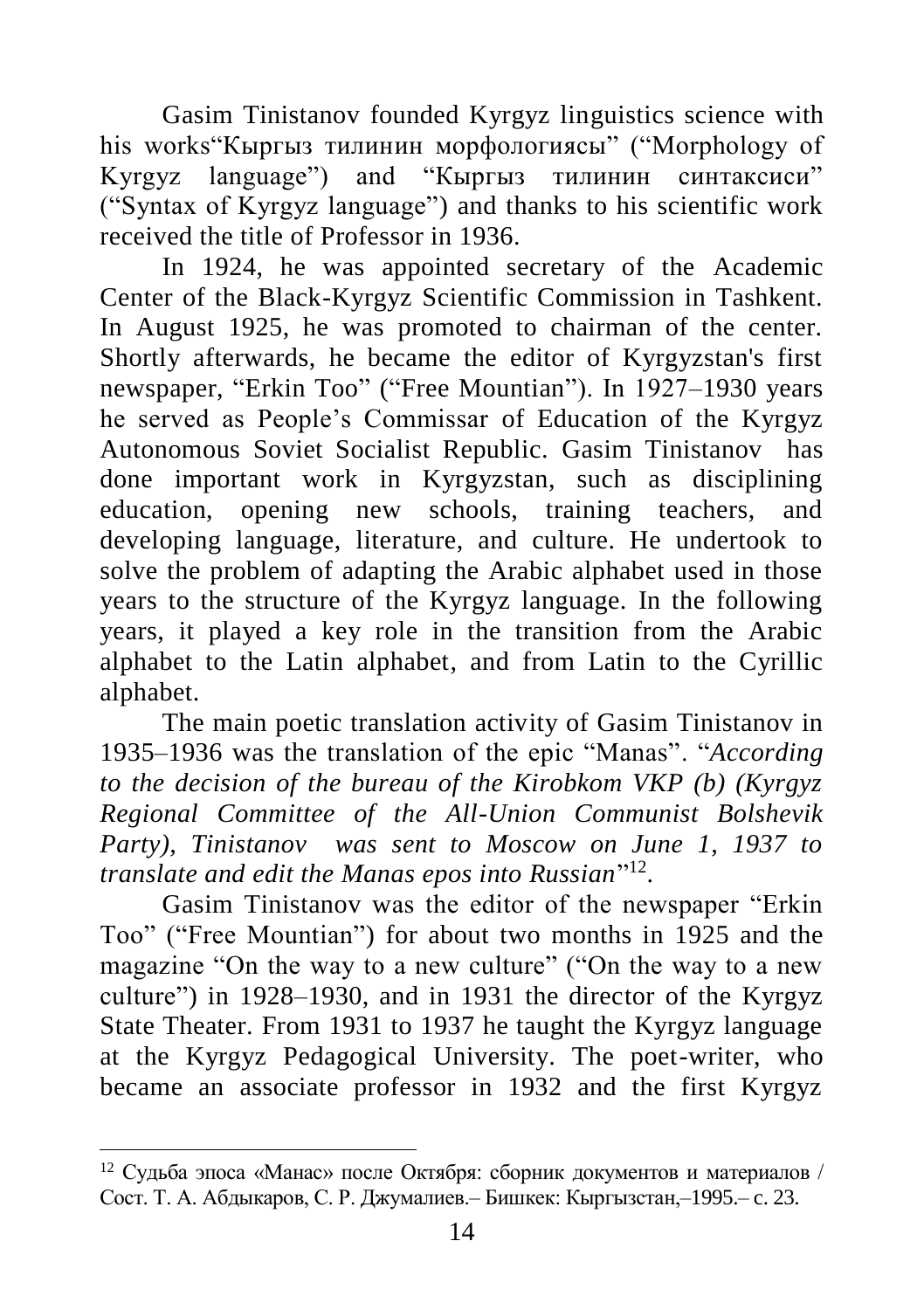professor in 1936, has signed many scientific works. Unfortunately, Gasim Tinistanov's academic activity ended here.

The third paragraph of the first chapter is entitled **"Participation of Gasim Tinistanov in the I Turkological Congress in Baku"**. This paragraph discusses the historical significance of the First Baku Turkological Congress and comments on Gasim Tinistanov's speech at the congress. At the same time, articles about the congress were published in the Kyrgyz press at that time.

"*The first Turkological Congress is a historic event. Even this congress can be considered as a preparatory stage for the tough stance of the Soviet regime and Stalin's repression. Thus, this congress, which ended with the arrest and physical destruction of more than a hundred participants, the majority of selected scientists and thinkers, is the greatest intellectualscientific genocide document in recent history. The vast majority of Turkologists who were repressed and imprisoned in the late 1920s and 1930s were representatives of the First Baku Turkological Congress in 1926*" 13 *.*Kyrgyz linguist Gasim Tinistanov is also one of the participants in the repressed congress.Showing great activity"*he delivered a speech at the twelfth session of the Congress on March 4 entitled "Principles of creating the alphabet in the Turkic languages" ("Principles of creating the alphabet in the Turkish language")*" 14 .

Before joining the 1st Baku Turkological Congress, Gasim Tınıstanov with the article which published in the 15th issue of the Erkin Too (Free Mountian) newspaper of February 8, 1926, "The forthcoming Turkology Congress in Baku and its Dignity" (Turkological Congress in Baku and its significance) stressed the historical significance, value, quality and importance of this

<sup>&</sup>lt;sup>13</sup> 1926-cı il I Bakı Türkoloji Qurultayı: (stenoqram materialları, biblioqrafiya və foto-sənədlər) / tərt. ed. prof. K. V. Nərimanoğlu, Ə. Ağakişiyev – Bakı: Çinar- $Cap, -2006. - s. 5.$ 

<sup>&</sup>lt;sup>14</sup> Эл дөөлөтү – эне тил: Макалалар, маектер, ырлар / Түз: С.Станалиев. -Бишкек: Турар, - 2012. - б. 10.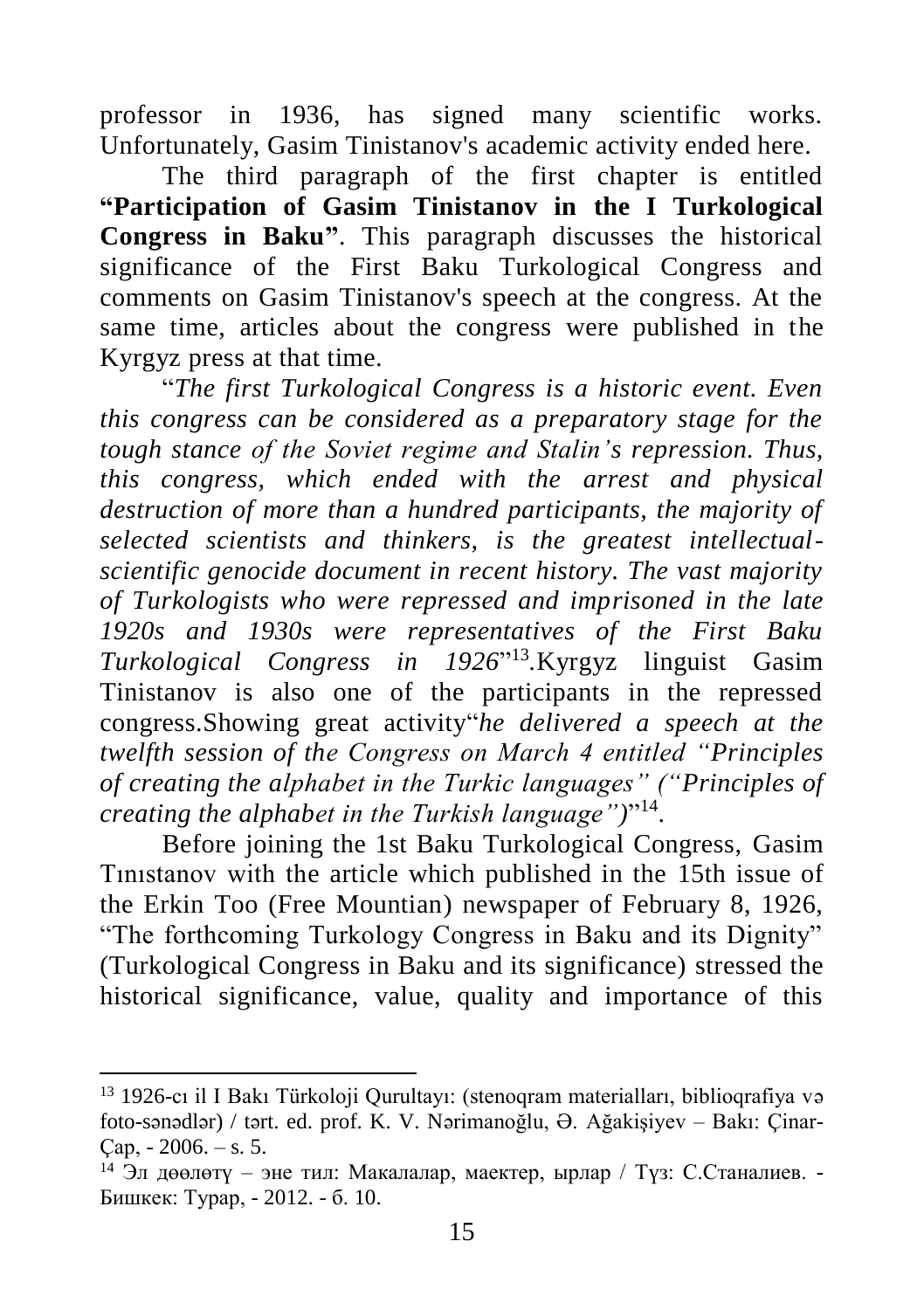congress and sincerely believed that it would bring positive results for the whole Turkic world.

At that time articles and news about the historical significance of the congress began to be published in Kyrgyzstan. The Kyrgyz newspaper "Erkin Too" ("Free Mountian") published an article entitled "Congress of Turkology opened in Baku" ("Turkology Congress opened in Baku") in the 26th issue of March 5, 1926.

The results obtained in this chapter of the dissertation work are reflected in the following published articles and reports<sup>15,16,17,18,19</sup>.

The second chapter of dissertation work **"Poetic features of Gasim Tinistanov's lyrics"** is dedicated to the artistic featuresof his poems. The main line of his poems, the variety of themes and the main content of the heroic poem "Janyl Myrza" ("Janyl Mirza") are noted in the paragraphs of this chapter.

The first paragraph of the second chapter is entitled **"Themes and directions of ideas of Tinistanov's poetry"**. This paragraph contains both the original and the translation of the poet's poems, and his poetry is analyzed in detail. The variety of themes of the poets's poetry, their ideas and content are widely analyzed.

<sup>15</sup> Kasım Tınıstanovun hayatı ve mücadeleci kişiliği // "Kasım Tınıstanovun hayatı ve mücadeleci kişiliği" III Beynəlxalq Türk Dünyası Araşdırmaları Simpoziumun materialları cild 2.- Bakı: - 2016.25-27 May,-s.17-20.

<sup>16</sup> Qasım Tınıstanovun qırğız ədəbi dilinin inkişafında rolu // -Bakı: Dil və Ədəbiyyat beynəlxalq elmi-nəzəri jurnal, -2018. № 1(105), - s.7-8.

<sup>17</sup> Исследования Гасыма Тыныстанова по эпосу Манас // Международная научно-практическая конференция "Наука, образование, культура", сборник статей том II. – Комрат: - 2020.- c.442-444.

<sup>18</sup> I Bakı Türkoloji Qurultayın iştirakçısı: Qasım Tınıstanov // Bakı: Müqayisəli ədəbiyyatşünaslıq beynəlxalq elmi jurnal, - 2021. №2, - s.72-77.

<sup>&</sup>lt;sup>19</sup> Kasım Tınıstanovun edebi eserlerinde milli kimlik ve maarif  $//$  4TH International "BAŞKENT"congress on Physical, Social and Health Sciences, Congress Full Text Book.- BZT Academy Turkey,Germany:-2022. 26-27 February,- p.143-147.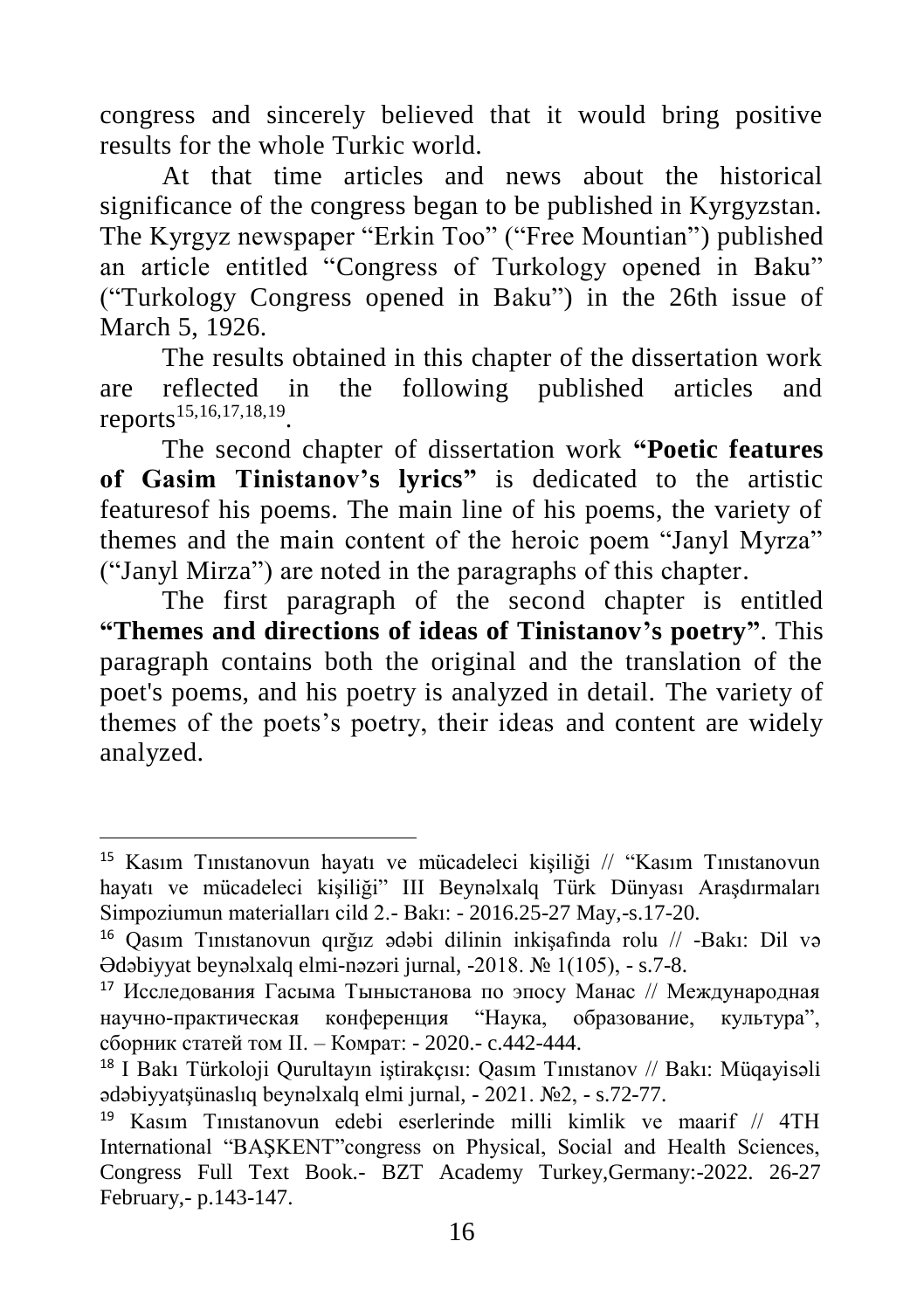Gasim Tinistanov has written about 70 poems in Kazakh and Kyrgyz. Twelve poems of the poet in Kazakh, twenty in Kyrgyz, one translation and the poem "Janyl Myrza" ("Janil Myrza") were published in Moscow in 1925 in the form of a book entitled "Collection of poems of Kasym" ("Collection of poems of Gasim"). "*This anthology of poems is the first book of poetry in modern Kyrgyz literature*" 20 . This book contains poems written by Tinistanov between 1920–1924.

The October Revolution, socialism and belief in the new government are in the center of attention in the poet's poetry and creativity in general. The poet's "Dawn" ("Dan"), "Today" ("Today"), "Alachka" ("Alasha"), "Jasdarga" ("Youth"), "My Sisters" ("My Sisters"), translated his first poems "Bulbulga" ("Nightingale"), "Shakirt" ("Disciple") from Russian into Kyrgyz on November 25, 1925 at the request of the Kyrgyz Regional Committee of the Communist Party of the Soviet Union on the occasion of the 20th anniversary of the Russian Revolution. "Songs of Change" ("Revolution Poems"), "March of Sorrows", "International", "Don't be afraid, comrades, step by step!" ("Don't be afraid, comrades, go ahead!"), "Red Flag" ("Golden Flag"), "Courage" ("Courage"), "Young Soldier" ("Young Soldier"), "Song of Young Pioneer" ("Young pioneer poetry ")," Moscow - the view of Moscow" ("Moscow - the image of Moscow"), "Lenin's Mausoleum" ("Lenin's Mausoleum"), "The View of the Workers" ("The View of the Workers"), published in the book "Our Mother Tongue", his poems "The Vision of the Workers", "The Russian Steppe and the Volga River" ("Russian Field and the Idyl River"), "Traktor" ("Tractor") in the book "Language Lesson" ("Language Tutorial"), published in various newspapers and magazines "I swear!" ("We swear!"), "In the light of dawn" ("In the light of glory"), "Past sorrow" ("Past sorrow"), "In the socialist field" ("Socialist field") can be cited as examples.

<sup>&</sup>lt;sup>20</sup> Özgen, N. Yirminci Yüzyılın İlk Yarısında Kırgız Edebiyatı Tarihi (1900-1950) / Ö. Nurcan. - Ankara: Türk Dil Kurumu Yayınları, - 2014. – s. 226.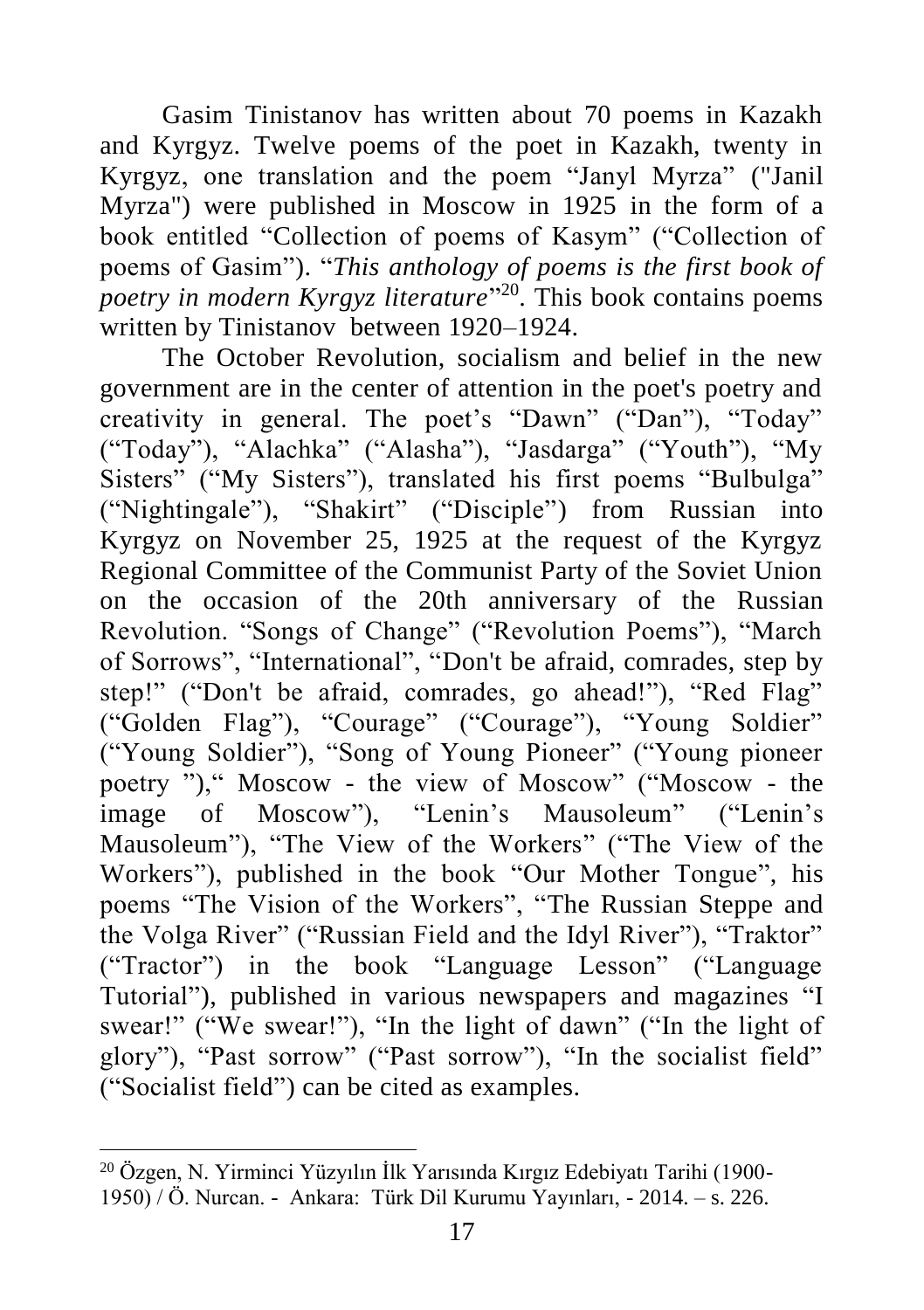Gasim Tinistanov also has poems of patriotism and nationalist spirit. Despite the fact that the poet, especially suffering from longing for the days of his independent, free life, avoided openly expressing these thoughts, in many of his poems, such as "Kalemge" ("Kalama"),"Manas Aybuzyum" ("Mausoleum of Manas"), "Issyk-Kulgun" ("Issik-Gela"), "Ala-Too" ("Ala-Too"), he called on his people to unity, equality, and struggle against the Soviet power.For this reason, he was always persecuted by the Soviet government. The main purpose of his poems written in the socialist style was to get rid of the harsh position of the regime, heavy accusations and persecution. Unfortunately, socialist poems did not save him from Stalin's wrath and brought him to an end.

Gasim Tinistanov's poem"*Ala-Too ("Ala Dag") dedicated*  to his mother in 1922 is the first poem he wrote in Kyrgyz<sup>"21</sup>. In this poem, it is possible to see the longing and sorrow of the hero in a foreign land far from his place of birth. While expressing this longing, the poet tried to convey to the readers the feelings and emotions of a mother along with the unique beauty of the Ala mountains.

Gasim Tinistanov wrote not only poems with a socialist and nationalist spirit, but also lyrical works that reflect the inner world of man. Some of his poems on nature and love have been highly praised by literary critics. Gasim Tınıstanov's "Кыш" ("Winter"), "Гүлсүз бүлбүл күнү жок" ("Winter night without a flower"), "Кышкы түндө" ("Winter night"), "Деңиз-aкын, жүрөк-толкун, шaмaл-шык" ("Sea-poet, heart-wave, winddream"), "Жаз" ("Spring"), "Жайлоо" ("Plateau"), "Бaйчечекке" ("Novruzguluna"), "Тоодо түн " ("Night in the mountains"),"Ысык-Көлгө"("Issyk-Kul"), "Aйгa" ("Aya") poems are about nature.

The poet's lyrical poems also contain themes such as love, affection, separation, regret, longing, hatred of love. Can be exemplified in poems such as this includes the poet's

<sup>&</sup>lt;sup>21</sup> Бектенов, 3. Касым Тыныстан Улуу: адабий чыгармалар / 3. Бектенов, А. Эркебаев, А. Биймурзаев. - Бишкек: Адабият, - 1991. - б. 8.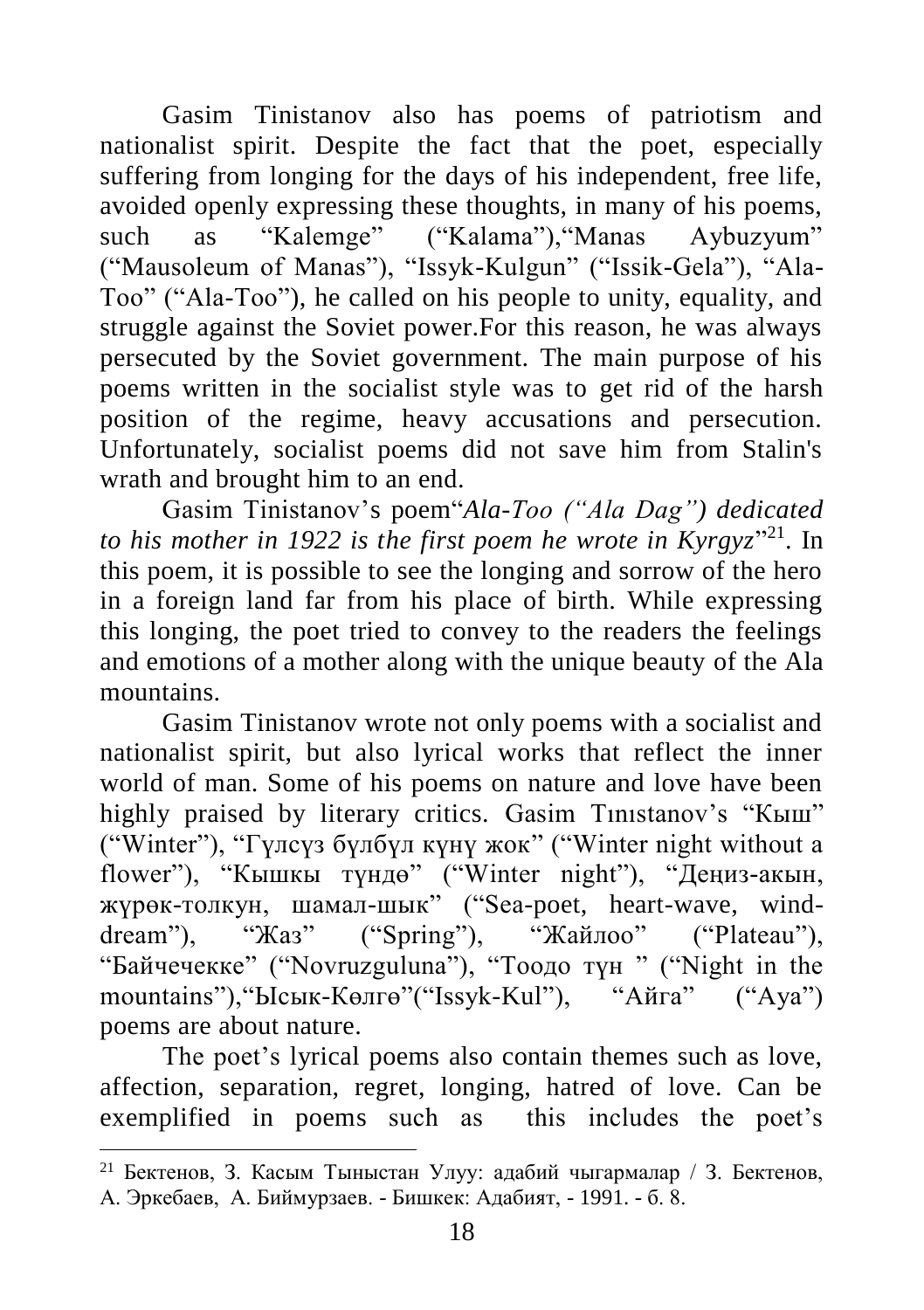"Aйрылуу"("Separation"), "Aлдaнгaн сулуу" ("Deceived beauty"), "Ырдaбa, сулуу, кыйнaбa" ("Don't cry, charm, do not suffer"), "Эриксиз ажырашканга" ("Reluctantly leave").

The second paragraph of the second chapter of dissertasion work is entitled **"Motive of heroism and love in the poem "Janyl Myrza" ("Janil Mirza")**. "Janyl Myrza" is a Kyrgyz saga in which the protagonist is a woman.Gasim Tinystanov wrote the poem "Janyl Myrza" ("Janil Myrza") based on the motives of this epos, which is an example of Kyrgyz oral folk literature. This poem, written in Kyrgyz in 1924, he included in the book "Collection of Gasim's poems" ("Collection of poems of Gasim"), published in the press center of the Soviet Union in Moscow. "*The poet wrote the poem "Janyl Myrza"based on legends and epics about a brave girl named Janil Mirza, which is widely spread among the people*" <sup>22</sup> and preserves important motives such as heroism, bravery, patriotism, national feelings in the original epos. He expressed his love, longing and remorse for the fox.

The poem "Janyl Myrza"by volume is the longest work in Gasim Tinistanov's "Collection" (divan). The poet wrote the poem of the same name, taking the main idea and ideology of the Kyrgyz epos "Janil Mirza". In terms of subject and content, the saga and the poem are similar. The heroism of Janil, his bravery for the independence of his people, his love and killing of the fox, the main heroes of the saga, such as Canil, Tulku, Uchuko, are common in all versions of "Janil Mirza". Gasim Tinistanov took the main content of this common content and added other topics to the events from his point of view. He "*connected the past with the daily problems of his time, created a modern literary hero in the person of the historical figure Janil Mirza*" 23 .

<sup>22</sup> [Асакеева,](https://www.google.az/search?hl=tr&tbo=p&tbm=bks&q=inauthor:%22%D0%94%D0%B8%D0%BD%D0%B0%D1%80%D0%B0+%D0%96%D0%BE%D0%BB%D0%B4%D0%BE%D1%88%D0%B5%D0%B2%D0%BD%D0%B0+%D0%90%D1%81%D0%B0%D0%BA%D0%B5%D0%B5%D0%B2%D0%B0%22) Д. Ж. Кыргыз Адабиятынын Мaсeлeлeри / Д. Ж. Асакеева. Бишкек: Чынгыз Aйтмaтoв Aтындaгы TилЖaнa АдабиятИнституту, - 2012. – б. 9.

<sup>&</sup>lt;sup>23</sup> К. Тыныстанов и отечественная культурная история XX века: материалы юбилейной нaучной конференции посвящен 100 - летию К. Тыныстaновa / Редaкционнaя коллегия: А.Ч. Какеев, К. Асаналиев, У. Асаналиев и др. - Бишкек: КГНУ, - 2001. – c. 48.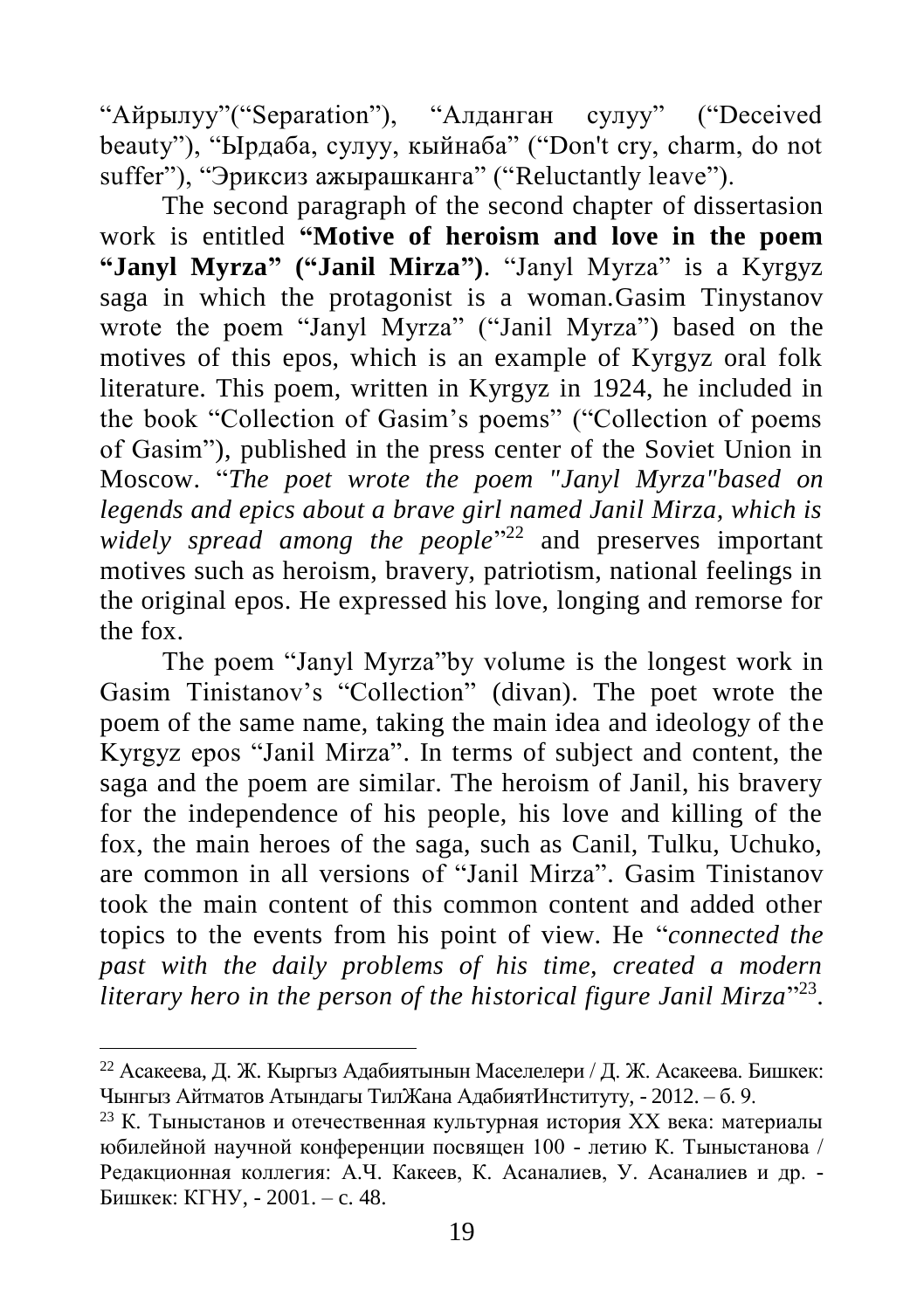Even the inclusion of the Alash Horde in the poem can be cited as an example. However, "*Gasim Tinistanov's addition did not correspond to the concept of his time, which led to misunderstandings*" 24 .

"*All his works were the subject of controversy in the literature from the 1920s to the late 1990s, and his poem "Janyl Myrza" was criticized for not conforming to the proletarian tradition, longing for the past, and reflecting the ideology of feudalism*" <sup>25</sup>. In particular, the deeply meaningful verses expressing the unity of the Kazakh-Kyrgyz Turks under the banner of "Alash" and the incredible beauty of the past days attract attention. According to the word "Alash" mentioned in the poem, the poet was thought the member of Alash Orda party. In fact, there is no criticism of the new government, and the poet simply praised the pre-colonial nomadic life, trying to show the courage and heroism of girls like Janil.

The results reflecting the content of the second chapter are reflected in the following articles  $26,27$ .

The third chapter of the dissertation work, entitled **"Prose and dramaturgy of Gasim Tinistanov",** has been studied the prose works and dramaturgy of Gasim Tinistanov as the founder of modern Kyrgyz prose.

The first paragraph of the third chapter is entitled **"The main rock of the writer's prose works."** This section deals with the writer's stories. Along with poetry, Tinystanov also tried his hand at prose and drama. "*In his book "Oku Kitabi" published in 1924, has included short instructive stories for children such as : ("Reading* 

<sup>24</sup> [Асакеева,](https://www.google.az/search?hl=tr&tbo=p&tbm=bks&q=inauthor:%22%D0%94%D0%B8%D0%BD%D0%B0%D1%80%D0%B0+%D0%96%D0%BE%D0%BB%D0%B4%D0%BE%D1%88%D0%B5%D0%B2%D0%BD%D0%B0+%D0%90%D1%81%D0%B0%D0%BA%D0%B5%D0%B5%D0%B2%D0%B0%22) Д. Ж. Кыргыз Адабиятынын Мaсeлeлeри / Д. Ж. Асакеева. Бишкек: Чынгыз Aйтмaтoв Aтындaгы TилЖaнa АдабиятИнституту, - 2012. – б. 7-8.

<sup>25</sup> Сыдыкoвa, К. КaсымТыныстaнУулу // КыргызстaнМaданияты. – 1989, - 19 янвaрь, №3. - б. 6.

<sup>26</sup> Qasım Tınıstanovun Canıl Mırza poemasında qəhrəmanlıq motivi //Bakı: Dil və Ədəbiyyat beynəlxalq elmi-nəzəri jurnal, -2019. № 4(112), - s. 108-112.

<sup>27</sup> Qasım Tınıstanov, Əhməd Cavad və Mikayıl Müşfiq lirikasının ortaq xüsusiyyətləri //Konya: Selçuk Üniversitesi Türkiyat Araştırmaları dergisi, -aprel 2020. № 26(48), - s. 327-338.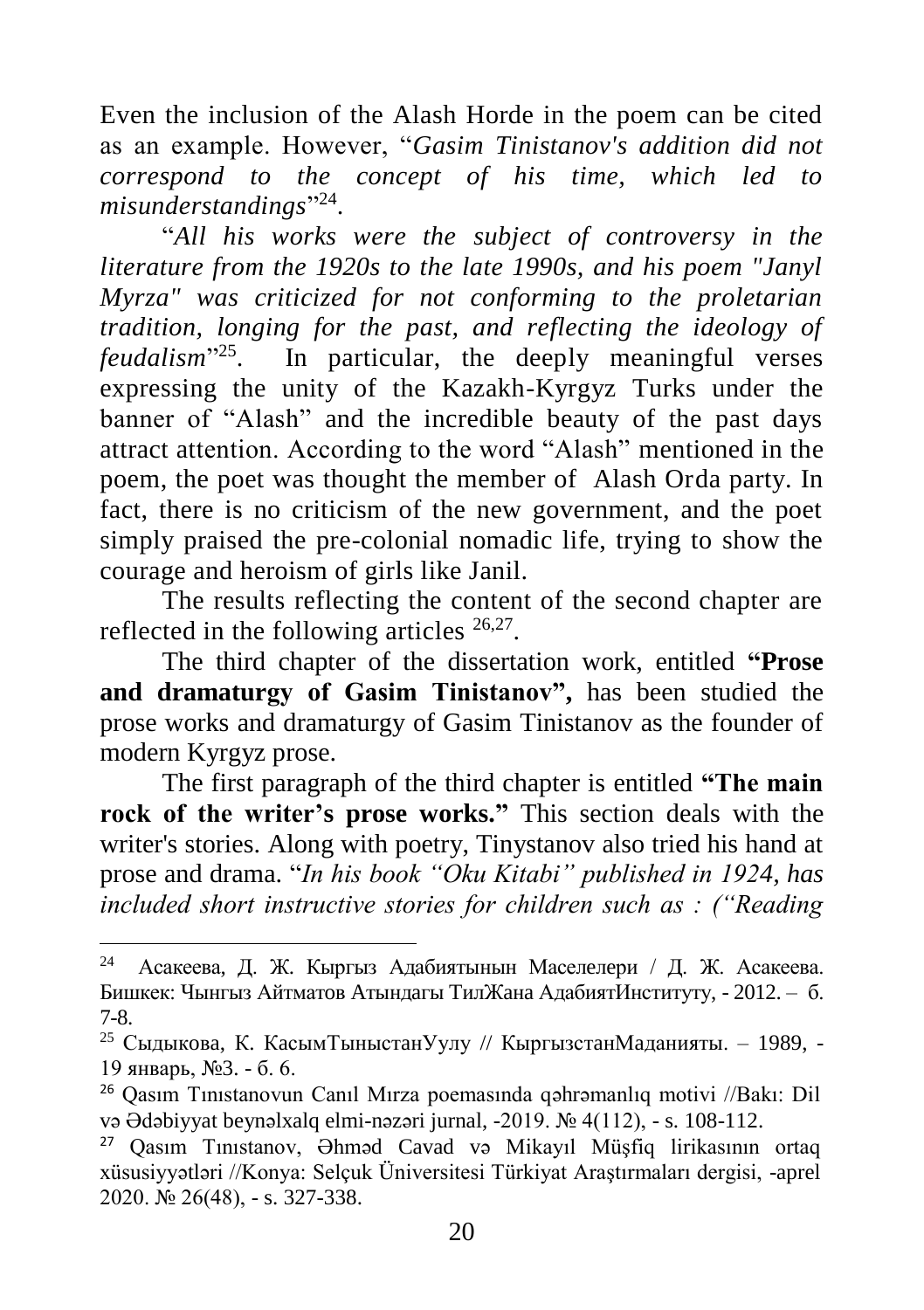*book"), "Little Wise Man" ("Smart Child"), "Abandoned Dog" ("Lost Dog"), "Thief" ("Thief"), "Children's Order at School" ("Students' Regulations at School") discipline"), "Liar"("Liar"),"Barley and wheat"("Barley and wheat"), "Animal quarrel"("Animal quarrel"), "The field is overgrown", "Aldar Kösö and the devil" ("Aldar Kösö and the devil"), "Dair and Nabek" ("Dayir and Nabek"), "Bread" ("Koke"), "Albarsty" ("Albasty-karabasma"), "Bilim-inexhaustible wealth"("Science is an inexhaustible wealth")*" 28 . Emphasizing the importance of education and science in these instructive stories written for schoolchildren, the writer also expressed the bitter fate of girls who were excluded from education and married at an early age.

"*Maryam ile gol kenarinda" ("Maryam ile gol kenarinda") is the first story published in Kyrgyz*" 29 . This work"*was published in parts in the first four issues of the magazine "Jash Kairat" ("Young Kairat"), published in the Kazakh language in Tashkent in 1924, under the pseudonym "alien" ("immigrant")*<sup>30</sup> *.*

Gasim Tinistanov tried to describe the Kyrgyz colonial life before the October Revolution in his story "Maryam ile gol kenarinda " ("Maryam ile gol kenarinda"). Referring to the problems of illiteracy of girls, expulsion from school, forced marriage to older men at an early age, the writer said that women's rights were violated, and the way out was in education and changing the outlook of society.

The second paragraph of the third chapter is entitled **"Tinistanov's activity in the field of drama."** The great scientist Chabalday Janibekov noted that Gasim Tinistanov wrote plays only twice in his career: "Alymkul" ("Alymkul") in 1921 and "Aкaдемиялык кечелер" ("Academy Nights") in the early 1930s. Unfortunately,"*Gasim Tinistanov's play "Alymkul" has not yet* 

<sup>28</sup> Aşlar, H. Kasım Tınıstanov'dan Kısa Hikayeler / H. Aşlar, Ö. Küçükmehmetoğlu // - Elazığ: Bizim Külliye Dergisi, - 2012. № 53, - s.33-37. <sup>29</sup> Özgen, N. Yirminci Yüzyılın İlk Yarısında Kırgız Edebiyatı Tarihi (1900– 1950) / Ö. Nurcan. - Ankara: Türk Dil Kurumu Yayınları, - 2014. – s. 234.

<sup>30</sup> Türk Dünyası Edebiyat Tarihi: [9 ciltte] / Baş. ed. S. Tural. - Ankara: AKM Yayınları, - c. 9. – 2007. – s. 641.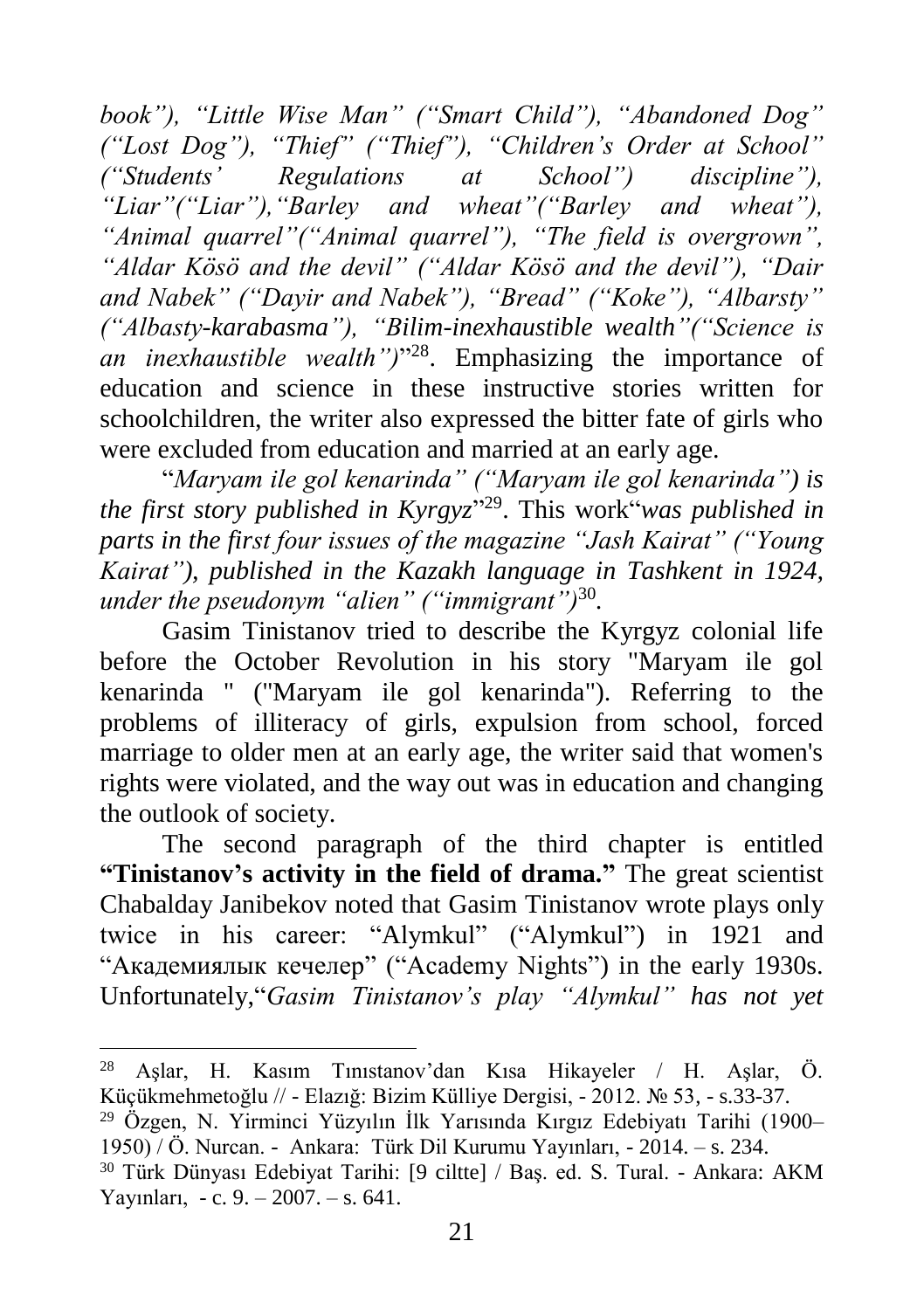*arrived*" 31 .

 $\overline{a}$ 

The desire to raise the literary level of the Kyrgyz national theater in the 1930s and the competition announced by the government in this direction led Tinistanov to write a play again. Most of the episodes in this drama were written by Gasim Tinistanov, others by Kokonov, Cantoshev and Sopiyev.

The original writing of the drama has been lost, and only the play "Кaпитaлизм доору" ("The Age of Capitalism") or "Көз көргөндөр" ("What the Eyes See") has survived. The play is just one part of a drama called "Academic Nights" ("Academy Nights") and tells the story of pre-revolutionary Kyrgyz life. This play is not the original text, but was translated from Russian into Kyrgyz by Ziyash Bektenov and was published in 1991.

"Академиялык кечелер" ("Academy Nights") consists of three separate sections covering three historical periods of the Kyrgyz people:

"*1. Section reflecting the nomadic life, independence and freedom of the Kyrgyz in the past (feudalism);*

*2. Section describing the transition from feudalism to a market economy, colonial oppression (capitalism);*

*3. The section expressing the period when socialism prevailed after the October Revolution (socialism)*" 32 .

The main purpose of writing this play is to show that literature is an important weapon in the class struggle, to reflect an important period of feudal strife in the history of the Kyrgyz people, to show that proletarian literature is the main weapon of the labor force in the struggle for a new social life.

The section entitled "Кaпитaлизм доору" ("The Age of Capitalism") or "Көз көргөндөр" ("What the Eyes See") is considered to be a historical drama consisting of seven literary

<sup>31</sup> Киргизская Советская Социалистическая Республика: энциклопедия / Под ред. Б. О. Орузбаева. – Фрунзе: Киргизской Советской Энциклопедии, -  $1982 - c. 404$ .

<sup>32</sup> Abdıkerimova, A. E. Kasım Tınıstanovun Dramaturgiyadaki Tecrübesi / A. E. Abdıkerimova, çev: Ö. Küçükmehmetoğlu // - Elazığ: Bizim Külliye Dergisi, - 2012. № 53, - s. 21.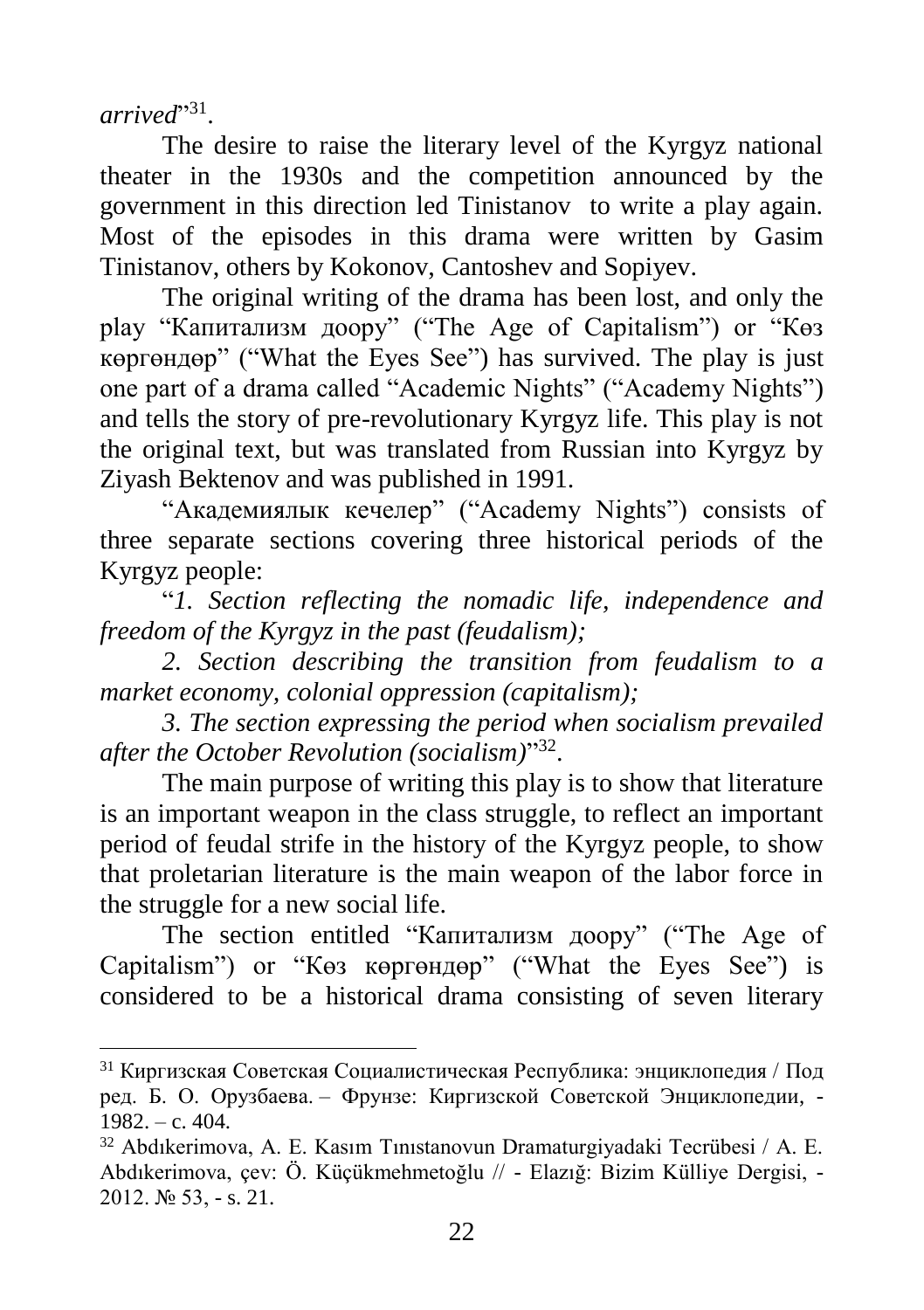scenes. This work extensively reflects the social life of the Kyrgyz before the October Revolution. The play has a rich content and each scene consists of different sections. The historical and literary value of this play lies in the fact that for the first time in Kyrgyz literature, a high-class rich class was criticized in a unique way. Representatives of this high class include Shabdan and his children, who passed to the capitalist market economy, the first representatives of the national bourgeoisie, who lived according to the old way but engaged in trade, the rich, landowners, leaders of the Russian colonial empire, clergy, singers, artists . These people, who have the same desires and social goals, are very close to each other. The play also shows the power to erase this group from history. This force is the Bolshevik Party with a hardworking people. The play "Long live the revolution!" and ends with the thought, "The golden sun is shining, and everyone is reaching out to meet it."

"*Called "Academic Three Nights", the play includes three separate periods, the first night being Manas heroism, the second night the transition from feudalism to capitalism, and the third night the October Revolution*" 33 . The "Academic Evenings" series, which covers three historical periods (feudalism, capitalism and the proletariat), was removed from the theater's repertoire by a decision of the Communist Party for failing to meet the political demands of the time and opposing the government. , "Nationalist", "capitalist".

As a result, in his work "Академиялык кечелер" ("Academy nights"), Gasim Tinistanov was politically accused of membership in "Alash Orda" organization and "social Turan" party because he reflected counter-revolutionary and nationalist thoughts, and the blame of the writer for the destructive slander caused to be arrested and shot to be killed. Thus, this work ended Tinistanov's life as a result of criticism of gold pens and the decision of the Communist Party.

<sup>33</sup> Стaнaлиев, С. Кaсым Тыныстaнов: Чагылгандын Көз Жашы Роман / С. Стaнaлиев. – Бишкек: Мамлекеттик Тил Жана Энциклопедия Борбору,  $-2001 - 6.297$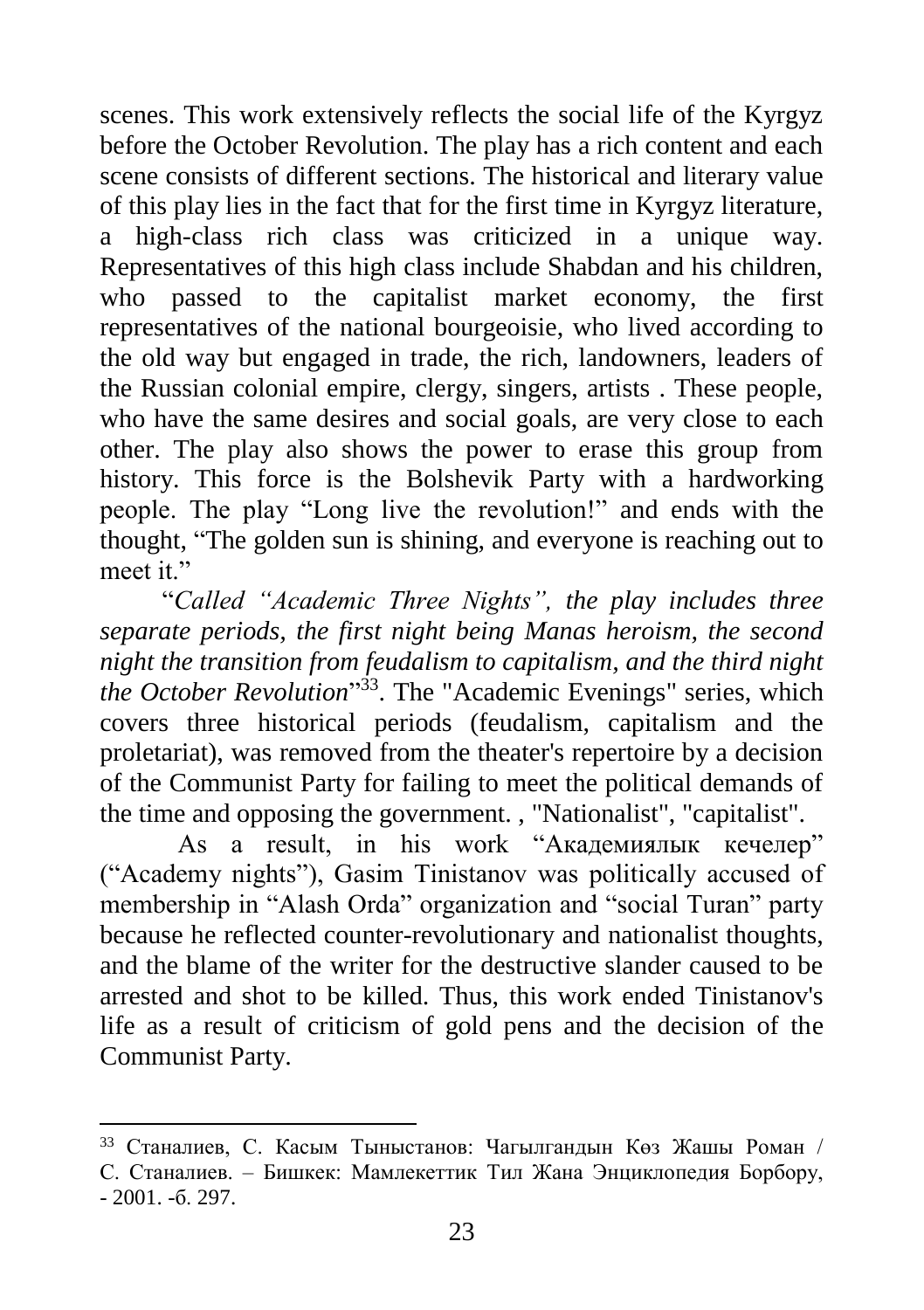Due to these accusations, "*Gasim Tinistanov was repressed and shot on November 6, 1938*" 34 . For a long time, mentioning his name and reading his books were banned by the Soviet government. The main purpose of this ban was to intimidate other intellectuals and, most importantly, the people, to prevent them from taking up arms in the name of freedom and independence.

As in previous chapters, the scientific content of the third chapter is reflected in the applicant's published article<sup>35</sup>.

In the **"Result"** part of the dissertation work, the scientific conclusions obtained by the applicant during the study as a result of the research are summarized as follows:

1. Gasim Tinistanov, one of the most distinguished intellectuals of the Kyrgyz people, who rose with the wave of the October Revolution, made great contributions to the national literature, press, enlightenment, linguistics, and was one of the chief architects of modern Kyrgyz literature. In his short life of 37 years, he wrote many works and was the founder of the Kyrgyz Latin alphabet, writing, literary language and linguistics. Terminology such as "person pronouns", "verb", "noun" was first introduced in the field of Kyrgyz linguistics by Tinistanov, laying the foundation of a new linguistic field called textology. He wrote many textbooks for the teaching of the Kyrgyz language in schools, signed important scientific works on spelling and terminology. The books, which are still relevant today and are used as the main source and language tool in the methodology, also contain short instructive stories for students. Gasim Tinistanov, who made an unparalleled contribution to the development of the Kyrgyz literary language, took part in the First Congress of Science and Education in Bishkek in 1925 and stressed the need for the transition to the Latin alphabet. He participated in the First Turkological Congress held in Baku from February 26 to March 6, 1926. At the twelfth meeting of

<sup>34</sup> Başkapan, F. Kasım Tınıstanov'un Hayatı ve Eserleri Üzerine Bibliyografya Denemesi // Наука, Новые Технологии и Инновации Кыргызстана, - 2017.  $-$  No 10,  $-$  s. 229.

<sup>35</sup> Qasım Tınıstanovun dramaturgiyası //- Bakı: Bakı Slayvan Universiteti Elmi Əsərlər Dil və Ədəbiyyat seriyası, -2018. №2, - s. 274-279.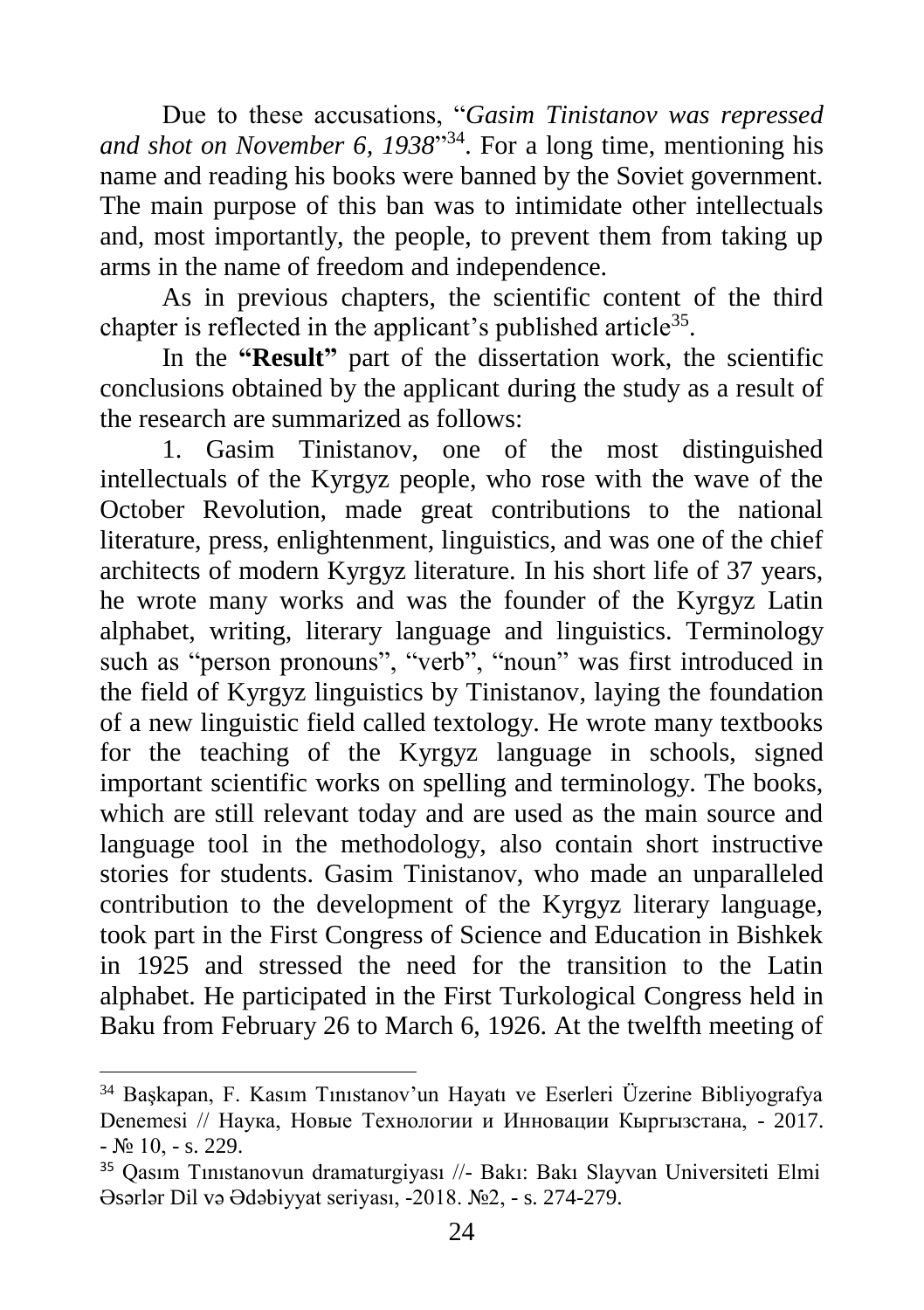the Congress, chaired by Comrade Jabiyev, dated March 4, 1926, he made a report on "Principles of creating the alphabet in the Turkic languages." In his speech, Tinystanov stressed the need for the transition to the Latin alphabet, the important role of language in the development of culture, literature and science of the Turkicspeaking peoples.

2. Gasim Tinistanov also rendered great services in the field of education in 1920–1930 and served as Minister of Education for three years. A public educator, socio-political figure, turkologist, pedagogue, journalist, translator, folklorist, linguist, writer, poet and playwright, Tinistanov was the first Kyrgyz scholar to be awarded the title of professor in 1936. From 1933 he worked as a teacher and researcher at the Kyrgyz Pedagogical University and the Institute of Scientific Research. He served as chairman of the Black-Kyrgyz Scientific Commission and head of the Central Committee of the New Alphabet Society. At the same time, Gasim Tinistanov, who also worked as a journalist, was the editor of the newspaper "Erkin Too" ("Free Mountian") in 1925, and in 1928–1931 the magazine "Жaны мaдaният жолундa" ("On the way to a new culture").

3. Tinistanov is one of the most important poets in modern Kyrgyz poetry. His poems were collected in 1925 in the book "Кaсым ырлaрынын жыйнaгы" ("Collection of poems of Gasim"). This book is the first book of poetry published in Kyrgyz. The book contains poems written by the poet in the early years on different topics of love, nature, homeland, separation and socialism, as well as the poem "Janil Mirza". The poem, based on the motifs of the famous epos "Janil Mirza", tells about the heroism and bravery of the Kyrgyz people. On the occasion of the 20th anniversary of the Russian Revolution, in his collection of "Songs of Change" ("Revolutionary Poems") translated from Russian into Kyrgyz and published in various newspapers and magazines, the revolution touched on proletarian issues such as love, sympathy and trust in the new government.

4. Gasim Tinistanov played an important role in the development of modern Kyrgyz prose and drama. The writer laid the foundation of Kyrgyz prose with the story "Мaриям мeнeн көл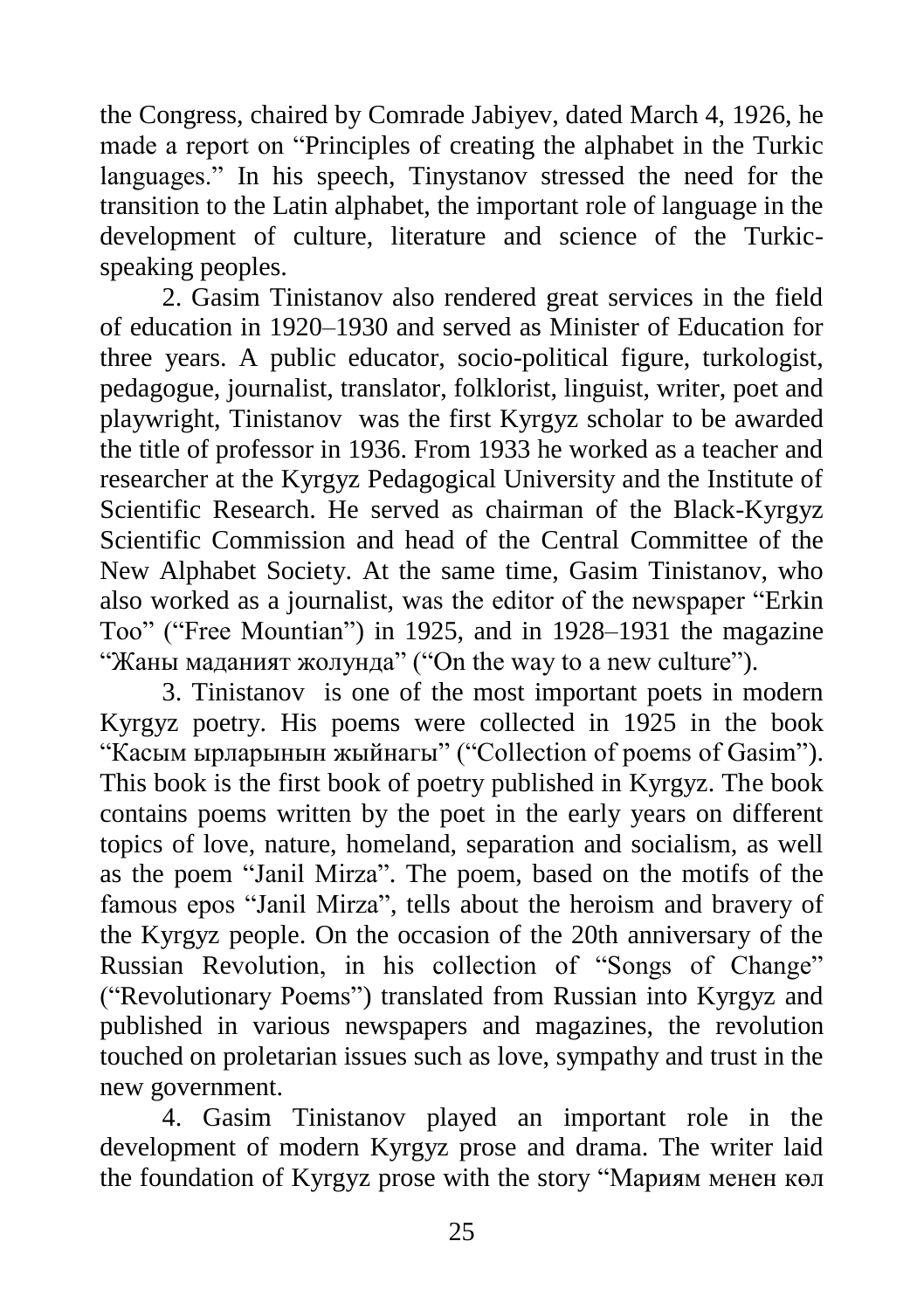бoюндa" ("Meryem ile gol kenarinda"). In the story describing the life of the Kyrgyz colony before the October Revolution, Tinystanov touched upon such issues as early marriage of girls, expulsion from school, illiteracy, and stressed the importance of science and education in solving all problems. The writer, who has great faith in the future, called on young people to master science and get an education.

5. The drama "Академиялык кечелер" ("Academy Nights"), staged by Gasim Tinistanov in 1932, is the result of his active work in the field of dramaturgy. Unfortunately, other parts of this play, except for the second part, "Көз көргөндөр", have not survived. The play, which describes the life of the Kyrgyz before the October Revolution, is about three different periods: feudalism, capitalism and the proletariat. This work was removed from the theatrical repertoire because it reflected counter-revolutionary, nationalist ideas and brought an end to Gasim Tinistanov.

6. Along with linguistics and literature, Tinistanov had an exceptional contribution to the collection of folklore and the translation of the famous epic Manas. He is an intellectual who always guided young people, directed them to education, and finally sacrificed his life for his people. Despite all these sacrifices, unfortunately, in the 1930s, under Stalin, Gasim Tinistanov's work did not receive the value he deserved, but instead was subjected to several baseless political accusations.The poet was criticized for reflecting counter-revolutionary, anti-Soviet ideas, ideas of freedom and independence in his poems. The main reason for the series of critical articles published in the newspapers was the frequent use of the word "alash" in Tinistanov's works, which means generation, throughout the Kazakh-Kyrgyz period. Enemies such as Aali Tokombayev and Aytkulu Ubukeyev also took the opportunity to emphasize that he was a secret member of the Alash Orda political party and that his works included nationalist ideas. Even Tinistanov's play "Academic Evenings" was considered a harmful drama in support of feudalism and nationalist ideology by a decision of the Communist Party Committee in 1933 and removed from the theater's repertoire. The harsh laws and accusations of the political regime eventually led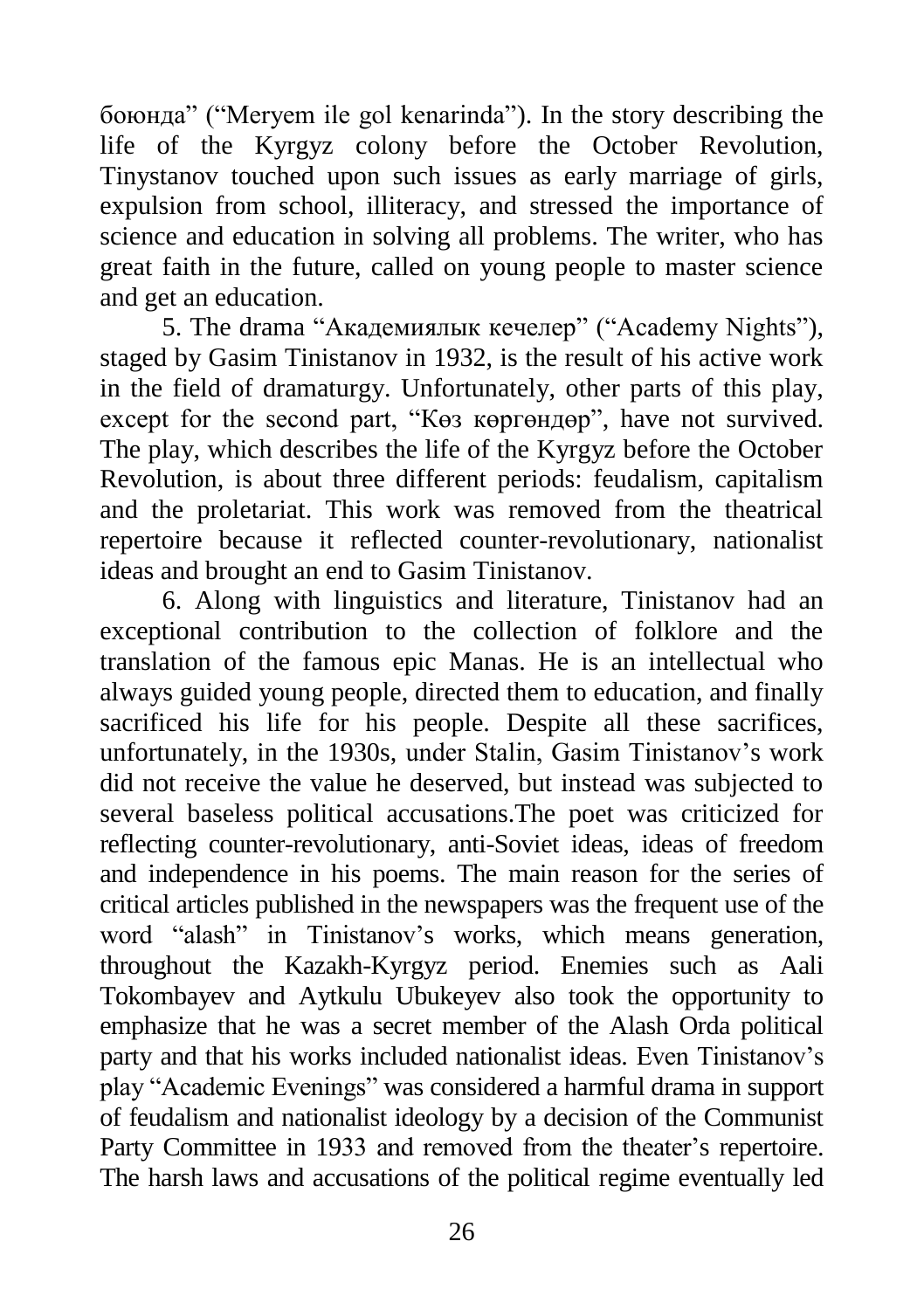Tinistanov to write an article entitled "Менин жолум, менин чыгaрмaчылыгым, менин жүзүм" ("My Way, My Creativity, My face").

In this article, the poet secretly admitted that he was a member of the Alash Orda organization and that in some of his poems he included nationalist ideas. Because the oppressed poet was forced to make this confession, which did not reflect the truth, in order to avoid repression. Accepting all the baseless accusations, Tinistanov asked the Communist Party to forgive his mistakes and promised to write only socialist works in accordance with the ideology of the Soviet government.However, this confession did not save him from repression. Arrested in 1937 as an "enemy of the people", the poet was shot in 1938 by a decision of the Military Board of the Supreme Court of the USSR. Gasim Tinistanov sent the following message to the family of a young man he met while in prison and was released:

"My dear children, your father has never sinned. I do not accept any guilt. My face is white in front of my people and my homeland. I want you to know these truths!" Finally, as he said, the truth came out, albeit belatedly, and in 1957 Gasim Tinistanov was acquitted by the Military Board of the Supreme Court of the USSR. However, Gasim Tinistanov's works and name remained closed until 1989 due to the secret policy of his enemies.The special committee established in 1989 completely acquitted him and put an end to injustice.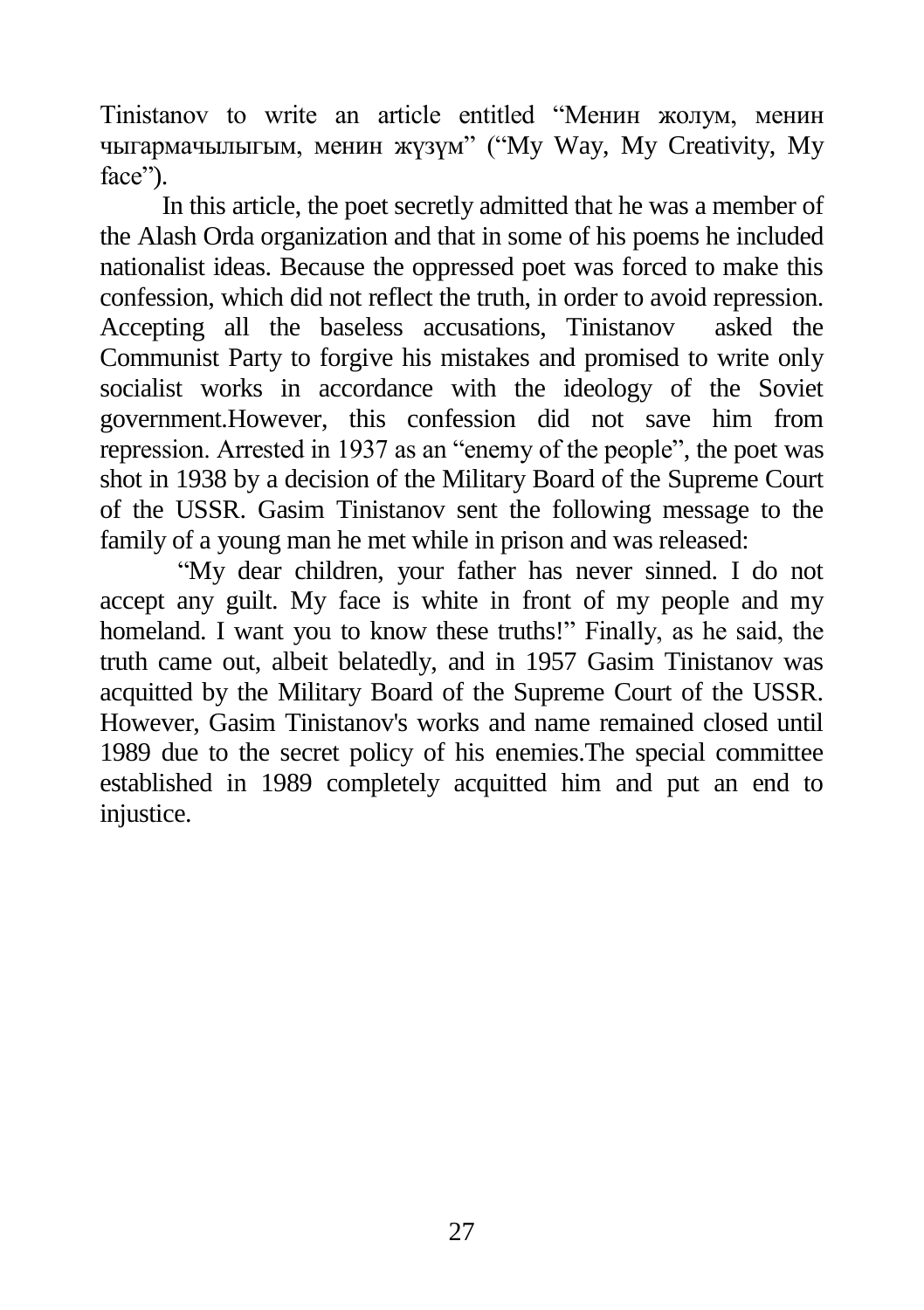### **List of published scientific works on the topic of the dissertation**

- 1. Kasım Tınıstanovun hayatı ve mücadeleci kişiliği // "Kasım Tınıstanovun hayatı ve mücadeleci kişiliği" III Beynəlxalq Türk Dünyası Araşdırmaları Simpoziumun materialları cild 2. – Bakı: - 2016. 25-27 May, -s.17-20.
- 2. Qasım Tınıstanovun qırğız ədəbi dilinin inkişafında rolu // – Bakı: Dil və Ədəbiyyat beynəlxalq elmi-nəzəri jurnal, - 2018.  $N_2$  1(105), - s.7-8.
- 3. Qasım Tınıstanovun dramaturgiyası // Bakı: Bakı Slayvan Universiteti Elmi Əsərlər Dil və Ədəbiyyat seriyası, - 2018. №2, - s. 274-279.
- 4. Qasım Tınıstanovun Canıl Mırza poemasında qəhrəmanlıq motivi // Bakı: Dil və Ədəbiyyat beynəlxalq elmi-nəzəri jurnal,  $- 2019.$  № 4(112),  $- s. 108-112.$
- 5. Qasım Tınıstanov, Əhməd Cavad və Mikayıl Müşfiq lirikasının ortaq xüsusiyyətləri // Konya: Selçuk Üniversitesi Türkiyat Araştırmaları dergisi, - aprel 2020. № 26(48), - s. 327-338.
- 6. Исследования Гасыма Тыныстанова по эпосу Манас // Международная научно-практическая конференция "Наука, образование, культура", сборник статей том II. – Комрат: - 2020. - c.442-444.
- 7. I Bakı Türkoloji Qurultayın iştirakçısı: Qasım Tınıstanov // Bakı: Müqayisəli ədəbiyyatşünaslıq beynəlxalq elmi jurnal,  $-2021. N<sub>2</sub> - s.72-77.$
- 8. Kasım Tınıstanovun edebi eserlerinde milli kimlik ve maarif //4TH International "BAŞKENT"congress on Physical, Social and Health Sciences , Congress Full Text Book. - BZT Academy Turkey,Germany: -2022. 26-27 February,- p.143-147.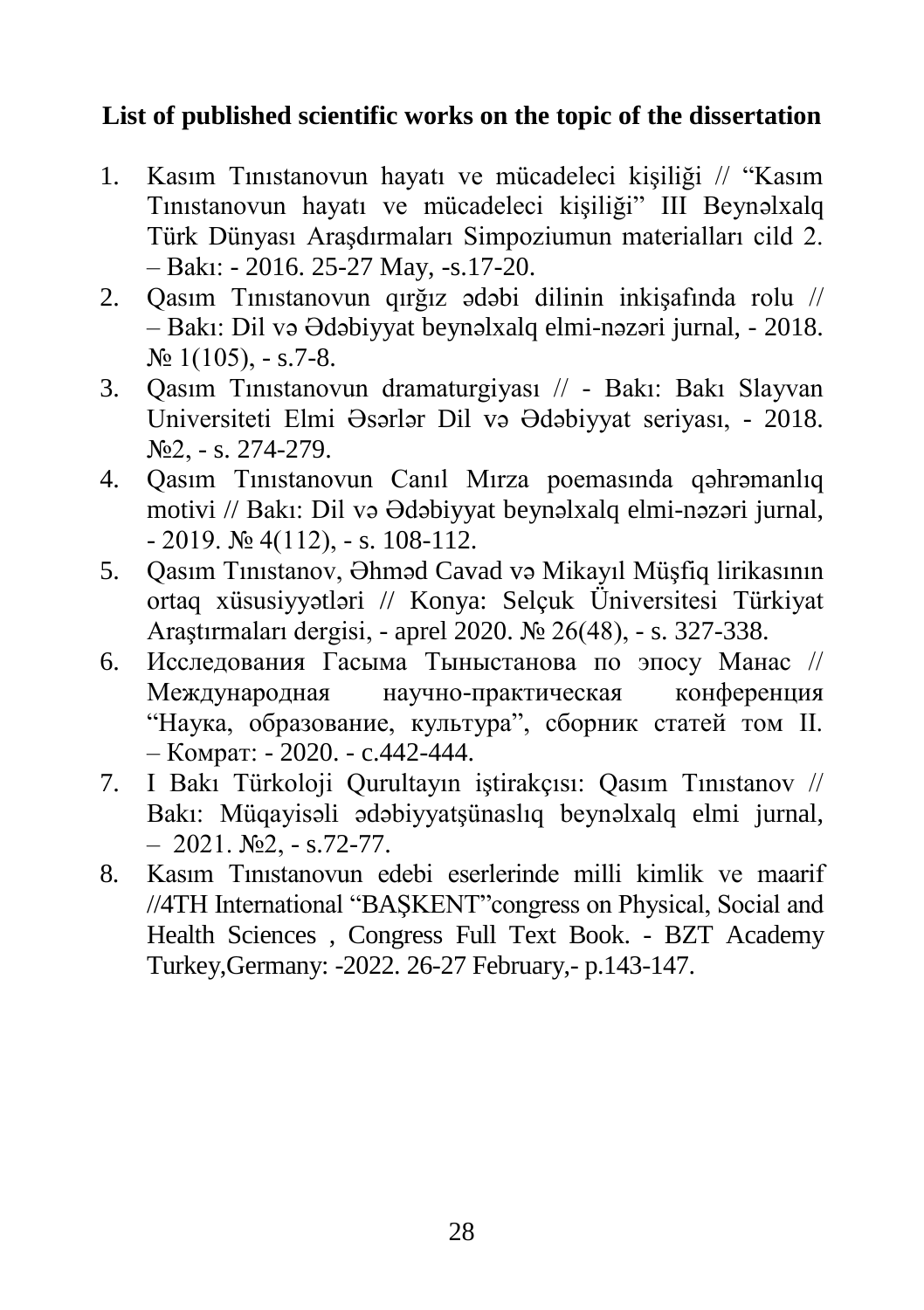The defence will be held on  $28$  Leene 2022 at  $13^{30}$  at the meeting of the Dissertation council ED 1.05 of Supreme Attestation Commision under the President of the Republic of Azerbaijan operating at the Institute of Literature named after Nizami Ganjavi of ANAS.

Address: AZ1143, Baku, Huseyn Javid Avenue, 117, Academy campus, Main building, IV floor, Electronic assembly hall of the Institute of Literature named after Nizami Ganjavi of ANAS.

Dissertation is accessible at the Institute of Literature named after Nizami Ganjavi of ANAS Library.

Electronic versions of dissertation and its abstract are available on the official website of the Institute of Literature named after Nizami Ganjavi of ANAS.

Abstract was sent to necessary addresses on  $\frac{\partial \mathcal{L}}{\partial \mathcal{L}}$  2022.